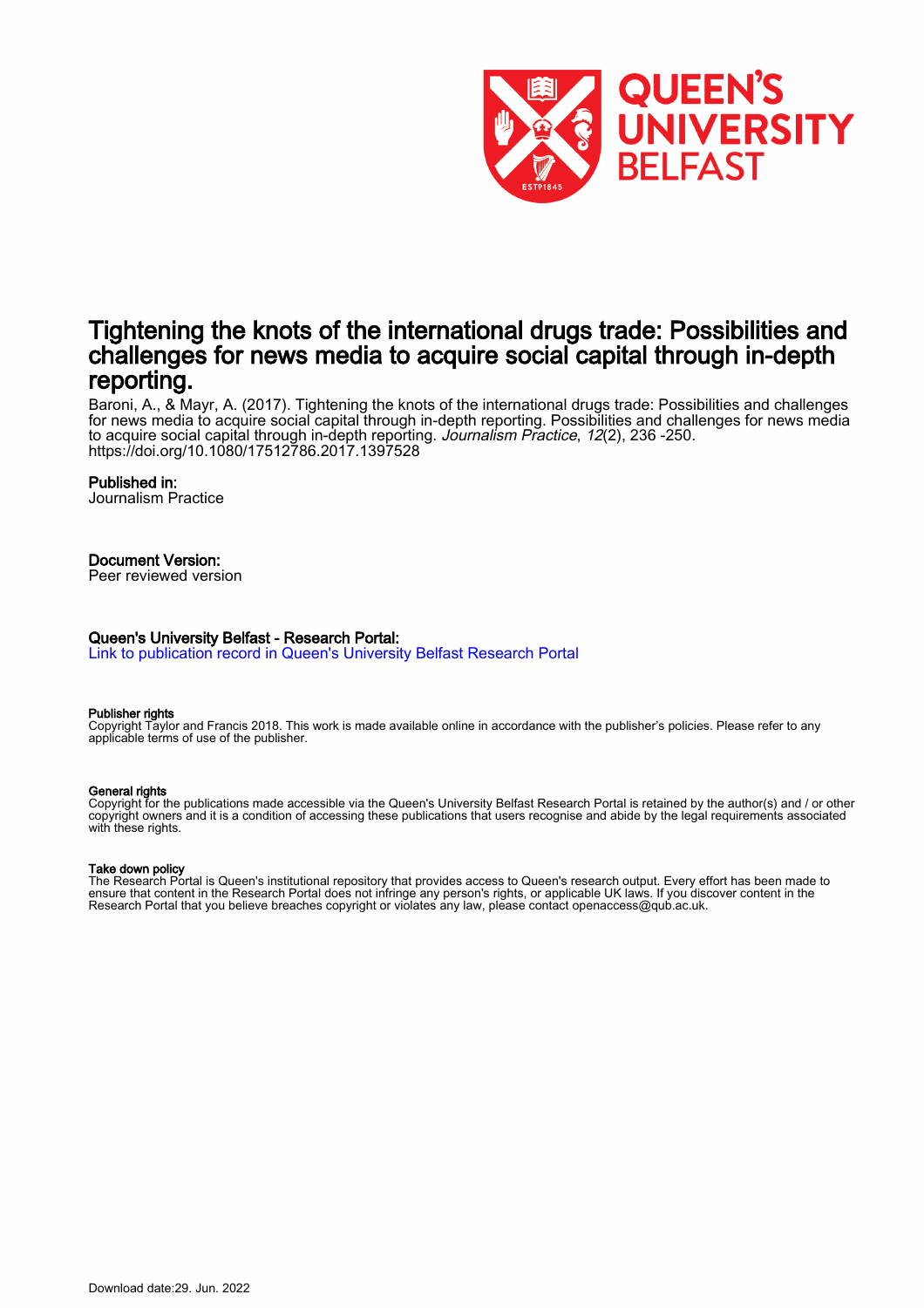# "TIGHTENING THE KNOTS" OF THE INTERNATIONAL DRUGS TRADE IN BRAZIL:

Possibilities and challenges for news media to acquire social capital through in-depth reporting

*Much academic analysis of media representations of drugs-related violence in Brazil has focused on their role in perpetuating violence and societal divisions. There is less research on how the country's traditional news media can shape information in order to foster dialogue between people and potentially resolve conflict. This article aims to address this gap by exploring the possibilities and challenges for printed news media to acquire "mediated" social capital (Hess 2013). The concept is understood here as a specific resource of power that has the potential to connect people from diverse social, cultural and economic backgrounds. In order to do so, we analyse how a popular Rio newspaper has used its symbolic power to produce social capital with an investigative series about Brazil's involvement in the international drugs trade. It is argued here that the series paints a complex picture of its causes and consequences and is an important step towards a deliberative process about possible solutions to drugsrelated violence in Rio and beyond.* 

KEYWORDS Investigative and transnational journalism; news media; mediated social capital, symbolic power, habitus, transnational drugs trade; favelas; Brazil.

### **Introduction**

 In 2000, Brazilian anthropologist Alba Zaluar wrote that fear of drug-related dangers in Brazil is not merely a media creation, but to a degree justified. This is borne out by the high numbers of people who are killed in a costly "war on drugs" that has been waged by the state and its police force against the urban poor who live in favelas and other peripheral neighbourhoods of the city 1.

Rio's mainstream media has defined this recurring scenario of drugs-related violence as an urban "war", a metaphor which not only justifies largely futile and lethal police tactics, but also suppresses the complexity of the issue and stifles debate (Leu 2004). The press has portrayed favelas as spaces of "exception" (Leu 2008) and cast their residents as urban others who pose a threat to social order and to the citizens living in Rio's "formal city"2. These media discourses have therefore contributed to widening the gap between different groups of people based on class and the spatial divisions (Ramos and Paiva 2007; Varjão 2009).

In this article however we will discuss a piece of journalism that avoids this "spectacle of violence" (Leu 2004) with an investigative series that addresses the drugs trade as a transnational problem. Written by Fabio Gusmão and Guilherme Amado, two journalists from Rio newspaper *Extra*, it exposes the corruption of public officials and the lack of border control and co-operation between the judicial systems of Brazil, Paraguay, Peru and Bolivia. The series, which bears the title "*Os embaixadores do Narcosul*" (The *Narcosul*'s ambassadors), clearly links Brazil, the largest consumer market for marijuana and cocaine in the South Cone, to the other three producing countries. Importantly, *Narcosul* questions the common-sense argument that locates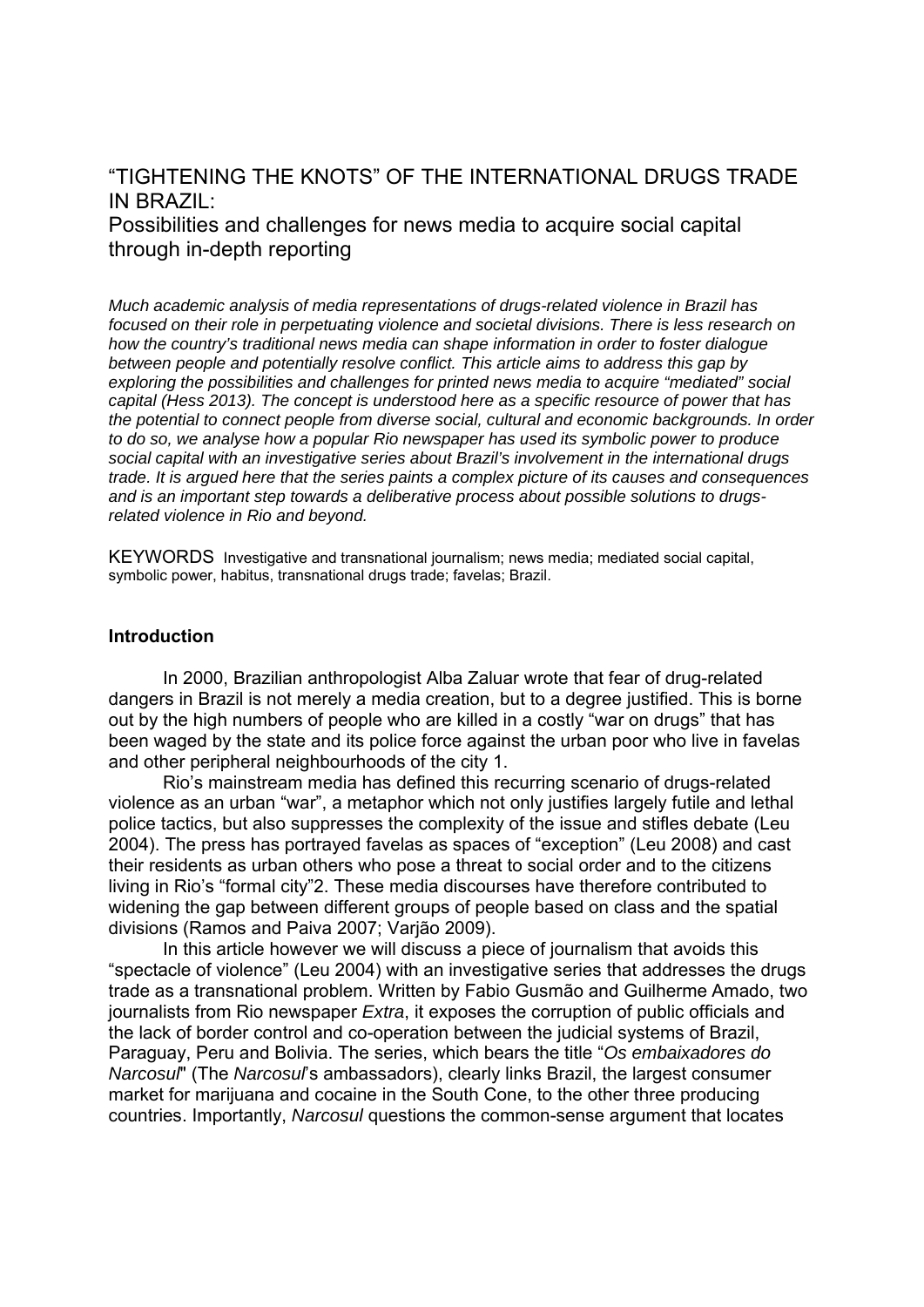drug trafficking exclusively within Rio's favelas. It thereby avoids stereotyping media images about favela residents which exonerate society and its institutions of the responsibility to deal with the problem in a meaningful way. What this article aims to show then is how the series' production processes may function as "mediated social capital," that is, a resource of power that offers citizens and policy makers ways to deal with drugs-related violence that go beyond the "war on drugs".

In what follows, we first contextualise our research on the *Narcosul* series by providing a brief overview of Brazil's print mediascape and some of its working practices, set against the backdrop of urban violence. After introducing *Extra*, we discuss social capital in relation to news media and (investigative) journalism. Going beyond Bourdieu, we adopt Hess' concept of "mediated social capital" to address the following questions: how journalists' *habitus* and social connections can reinforce their position within the journalistic field and how journalists' social capital functions as a resource of power through in-depth reporting. In other words, how do they engage elites in discussions that in the long run may inform policy-making on the drugs problem. The *Narcosul* series presents a useful case study for exploring these issues.

#### **(Investigative) journalism in Brazil**

Brazil has one of the largest and well developed press systems in Latin America. There are about 300 newspapers in Brazil. Only four dailies, however, have the circulation to influence national opinion and politics significantly. They are *O Estado de S.Paulo, Folha de S. Paulo, Jornal do Brasil and O Globo*, the last two being located in Rio de Janeiro. While the country's elite and the middle class read these newspapers, most of the population get their news from television and radio (Herscovitz, 2004).

 Although Brazil is the world's fourth largest democracy, notions that come with democracy, such as press freedom and the protection of media workers are relatively new in many parts of Brazil. Nevertheless, the democratisation process following the end of the dictatorship in 1985 allowed investigative journalism to establish itself as a practice in Brazil's newsrooms (Souza 1988; Fortes 2005; Porto 1996; Waisbord 2000). Earlier examples of investigative journalism do exist, but are rare (see Magno 2006; Baroni 2012).

 Brazil is one of the most dangerous places in the world for journalists, who often become targets of aggression, intimidation, and judicial censorship. Journalists who expose corruption and crime do so at great risk to their lives. In 2002, a turning-point in this crisis of violence was reached in the aftermath of the killing of the well-known journalist Tim Lopes who was killed by drug traffickers in a favela of Rio de Janeiro while conducting investigative reporting there.

 Lopes' case brought about important changes in journalists' working practices. Bulletproof vests and cars were adopted and journalists underwent special training to work in areas of high risk, while others were no longer allowed by their media companies to enter these areas (see Moretzsohn 2003). These procedures reinforced divisions and consolidated the symbolic and real boundaries between the "asphalt" (formal city) and the "hill" (favela).

 Brazilian journalism faces the same dramatic industry restructuring as other countries, such as declining ad revenue and staff reductions. According to Amado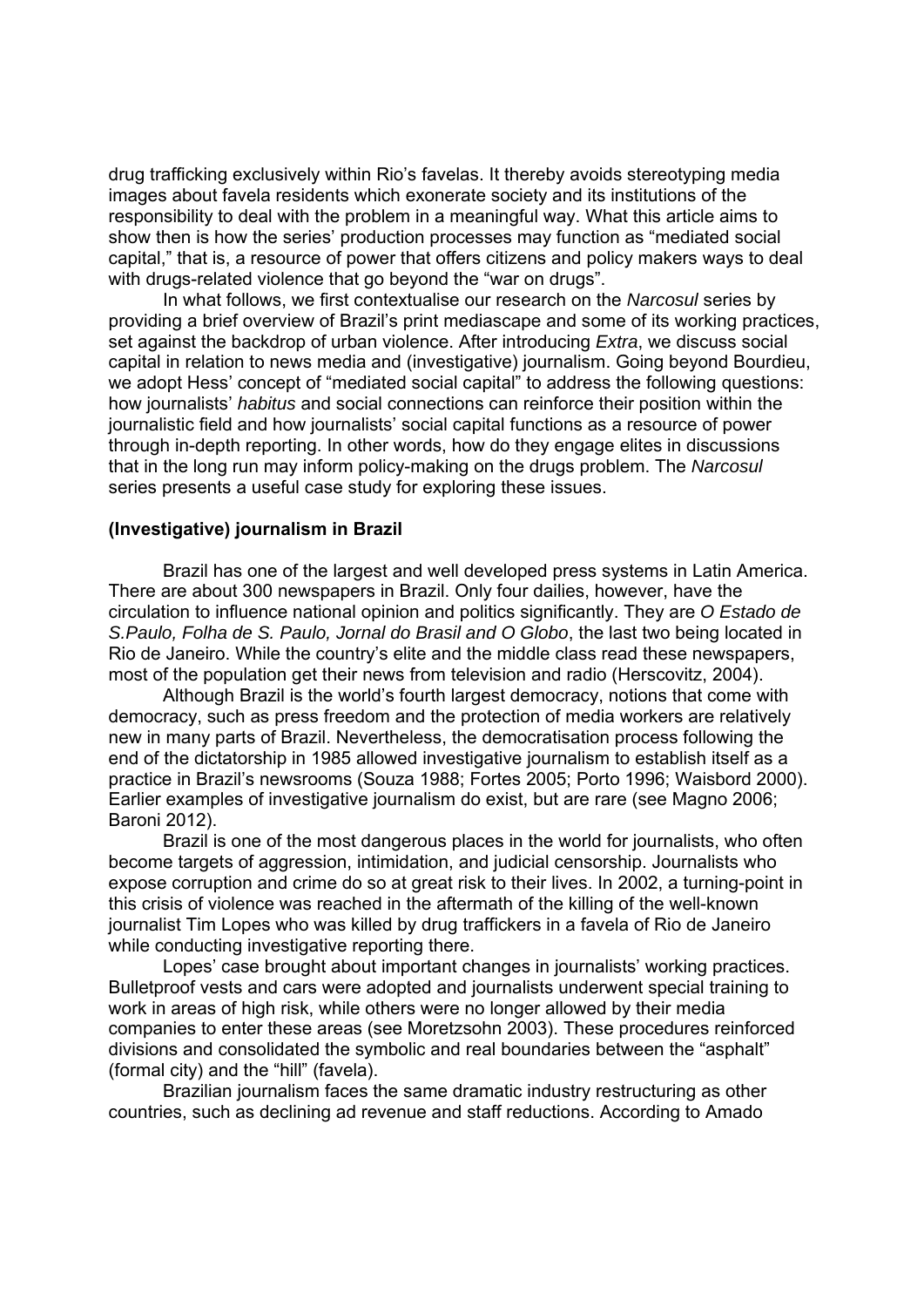(interview, April 1, 2017), *Infoglobo* (which *Extra* belongs to) dismissed about two thirds of its newsroom staff within a two-year period. These factors, coupled with dangerous working conditions, are clearly not conducive to investigative reporting, which depends to a large extent on reporters' ability to collect a huge amount of material from different sources. In Bourdieu's terms, it depends on the reporters' *habitus* and on their social capital, including the relationship with their sources.

There is an extensive literature on the complex interplay between ethics and the impact of sources on journalism practice in Brazil. Schmitz and Karam (2013), Chaparro (2009) and Kucinski (2002), for instance, argue that the increasing proactivity and specialisation of sources combined with the decline of investigative journalism in Brazilian newsrooms have imposed themselves as a threat to independent newsgathering by journalists. According to Kucinski (2002, 59), "the journalist no longer goes after sources. The sources bring them what they [sources] want to see published." By contrast, the *Narcosul* series can be seen as an example of journalists using their social capital and social connections on behalf of a more in-depth form of journalism, which depends on sources' willingness to co-operate in the news production process. Amado therefore had to build relationships of trust with a wide range of sources across borders in order to be able to collect and analyse a large amount of data for his transnational investigative research.

Journalism of this kind needs to reach beyond local contexts. That is why transnational networks of investigative journalism and platforms have sprung up in Brazil and the rest of Latin America, which allow journalists from the region to share knowledge about investigative techniques and information of public interest that is key to the development of the Americas. The main topics of the work published typically have to do with governance, human rights or things of high political impact for the Americas(see Mioli and Nafría 2017).

## **Background and context: socio-economic and cultural roots of violence in Rio de Janeiro**

 Media and sociological analysis of urban violence in Rio de Janeiro indicates that it is historically associated with "irregular armed groups" that control the territories in which they operate, which are typically favelas and other low-income communities (e.g. Cano 1997; Leu 2004, 2008; Cano and Ribeiro 2016). Local drug dealers are the most common groups to fulfil that role and are often linked to wider networks, known as *facções* ("factions") or *comandos* ("commands"). Here they establish a certain kind of social order and impose rules that govern the daily lives of favela residents.

 The origins of these *comandos* go back to the 1980s and have been documented by various researchers, often with diverging viewpoints (Amorim 1993; Lima 19; Penglase 2008). Brazil's two main drug cartels, the *Comando Vermelho* ("Red Command") and the *Primeiro Comando da Capital* ("First Capital Command") were originally formed by prisoners as self-protection groups in Brazil's brutal prison system, but have since moved into cocaine trafficking, particularly from the 1980s onwards, abandoning any political ideology there may have been. The First Command is now the largest and best-organised drug cartel in Brazil. It is believed to have members in twothirds of the country's states, and operates drug trafficking routes between Brazil,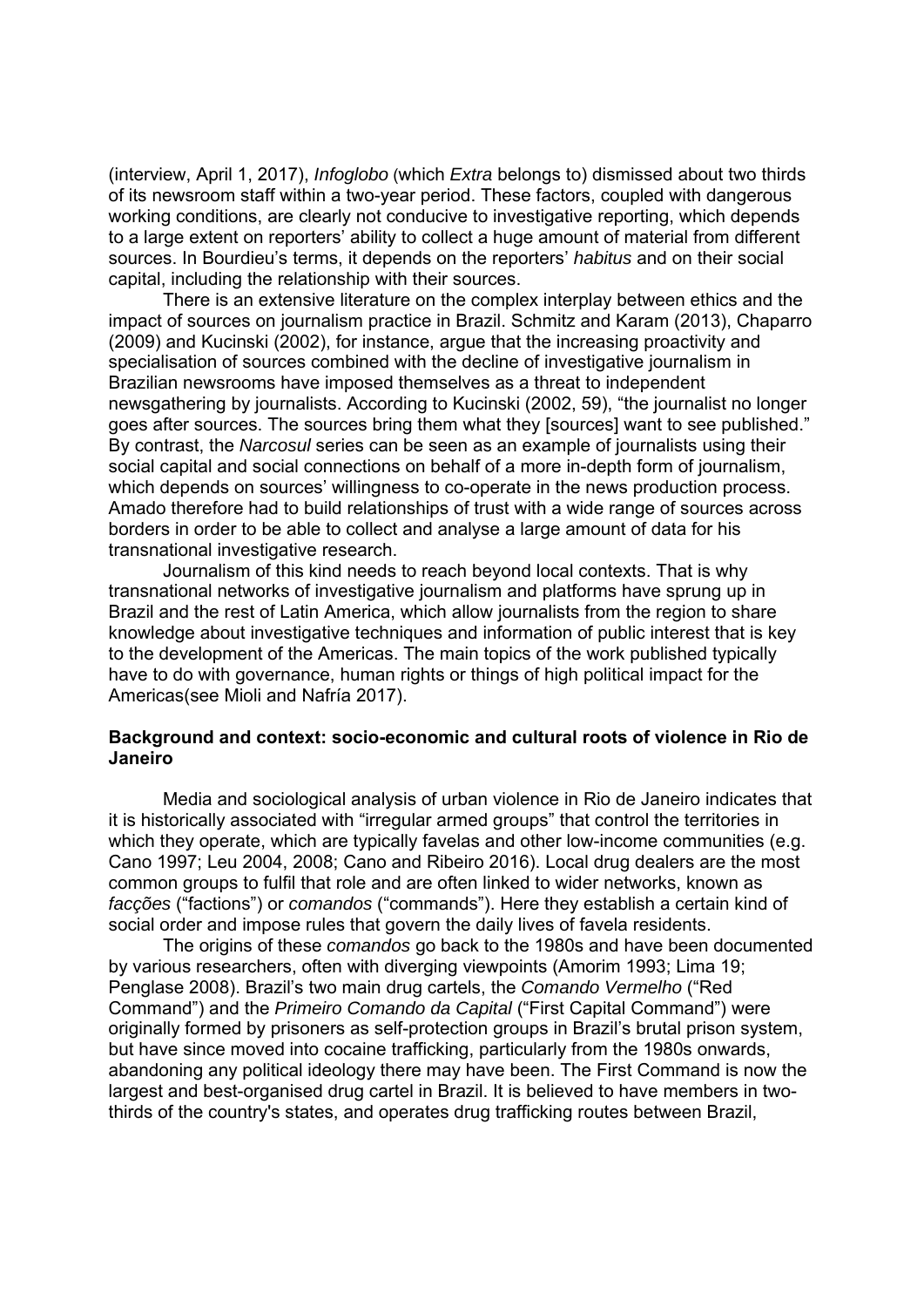Bolivia, and Paraguay.

Both cartels have managed to establish deep roots in poor communities with a system of "forced reciprocity" (Penglase 2008), whereby they provide security in return for complicity from favela residents. According to some (e.g. Goldstein 2007), it is the abandonment of favela communities by the state for over a century that lay the foundation for the increasing influence of drug traffickers as a "parallel state" across Brazil's poor areas. Arias (2006, 293-294), on the other hand, argues that networks in Rio's favelas connect drug traffickers with politicians, civic leaders, and the police. Instead of creating parallel powers inside favelas, these networks allow drug gangs to engage in political activities, and to "appropriate state power and social capital that make their ongoing criminal activities possible." Whatever the case, Penglase (2008) argues that these drug cartels are more than mere criminal associations that seek profit from the sales of drugs. Rather, they are very much the "unintended or undesired" offspring of the dictatorship and should be situated within Brazil's rampant socioeconomic inequality and a corrupt political system that shows disregard for the human rights of many of its (poor) citizens. This contextualisation of urban violence is precisely what is missing from news reports, which present mostly factual or sensationalist information, without offering much background analysis (see Ramos and Paiva 2007; Biazoto 2011). The *Narcosul* series does acknowledge that both cartels now have established networks to Bolivia and Paraguay, but significantly, demonstrates that it is powerful independent distributors who really dominate and control the international drugs trade.

#### *Extra* **and its** *Narcosul* **Series**

*Extra b*elongs to Brazil's largest news conglomerate *O Globo* and is a popular newspaper for the lower middle classes ("Class B and C"). The paper has a strong commitment to addressing urban violence and human rights abuses, perhaps more so than other newspapers in Rio (Gusmão, interview, April 12, 2017; see also Mayr; in press). The idea for the *Narcosu*l investigative series, which was published in May 2014 over a nine day period, arose from Gusmão and Amado's wish to produce an in-depth and analytical coverage of the complexities of the drugs trade in Brazil with a view to exposing the root causes of the violence that goes with it. A six-month journalistic investigation took Amado and a photographer to 16 cities in Bolivia, Paraguay, Peru and Brazil. After interviewing 79 people and analysing 4,300 pages of public and confidential information in the four countries and the United States, Amado was in a position to "tighten the knots of the international drugs trade" as he put it and reveal the names of eight major drug traffickers and their operations in these countries. To aid the production process, editor Gusmão used *WhatsApp* to create *Rede Narcosul*, a network to connect reporters on the entire continent to facilitate exchange of information and ideas, and seek help on stories about drug trafficking, money laundering, human trafficking, and border evasions. The series was given the Brazilian *Esso* Journalism award for best reportage in the Southeast Region category.

*Extra* has encountered strong criticism from the public for championing human rights issues. This is because many people in Brazil still see human rights as a Trojan horse 3, which are felt to have no place in what they perceive as war-like conditions. It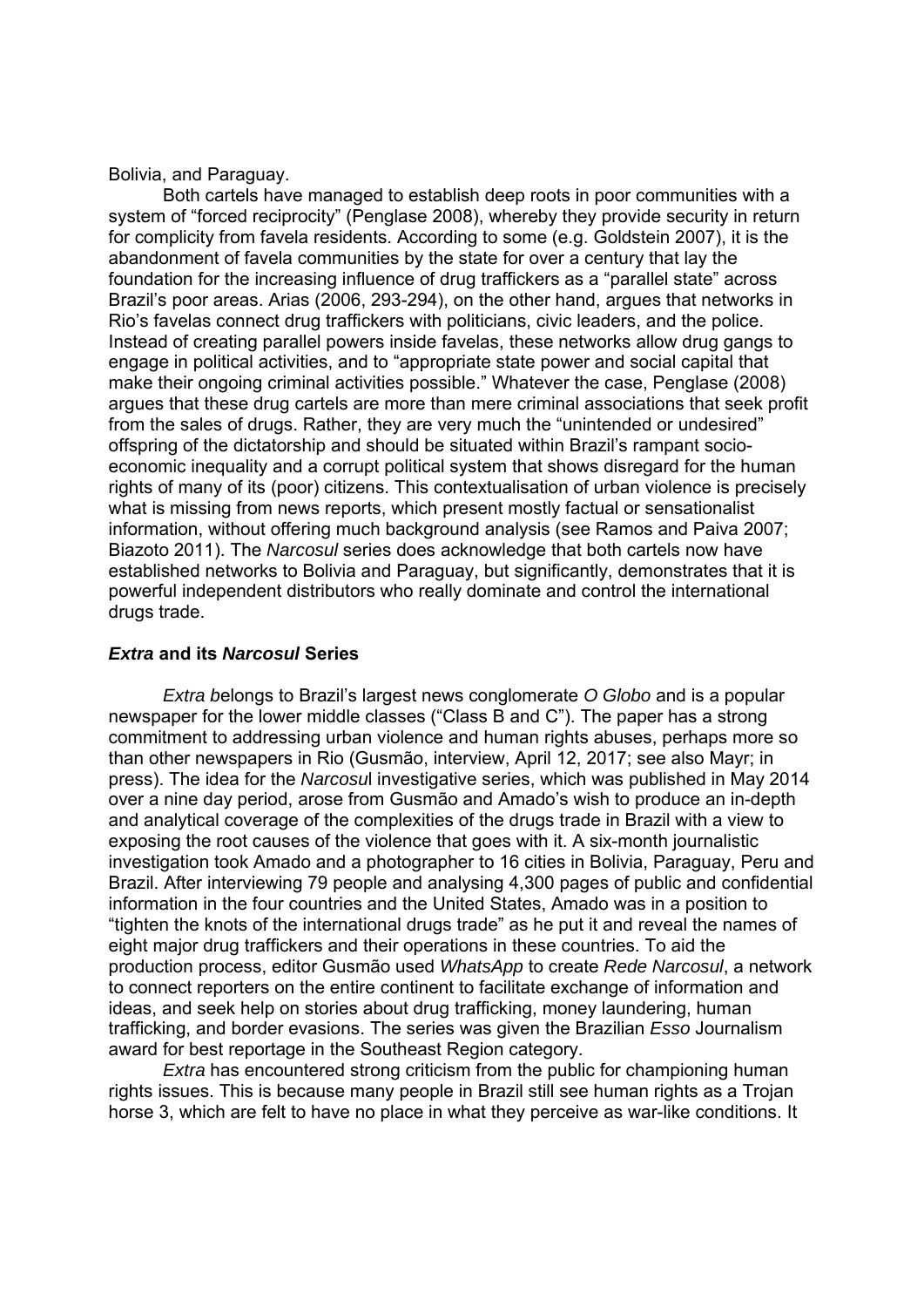has become part of the national discourse to say that defending human rights amounts to granting privileges to criminals (Holston, 2008). However, *Extra*'s continued emphasis on respect for human rights and its avoidance of polarisation and confrontation when reporting on the sensitive topic of drug trafficking is an important step for conflictsensitive reporting. Amado told us that he deliberately did not use the word 'favela' in the *Narcosul* reports so as to avoid the 'othering' of segments of Rio's population who are already stigmatised.

## **Theory and method**

 This study is guided by Bourdieu's theory of social capital and some of the key literature that examines social capital in relation to news media (Bourdieu 1983; Coleman 1988; Putnam 2000; Hess 2013). Bourdieu defines social capital as "the aggregate of the actual or potential resources which are linked to possession of a durable network of more or less institutionalised relationships of mutual acquaintance or recognition" (Bourdieu 1983, 248). The concept captures the idea of interaction in social networks, which enables individuals to develop norms of trust and reciprocity, which are necessary for successful engagement in collective activities. Bourdieu made the important point that these collective activities and transformations in culture are rarely revolutionary; instead, they are dependent on the possibilities present in the positions inscribed in the field. "In such fields, and in the struggles which take place in them, every agent acts according to his position (that is, according to the capital he or she possesses) and his *habitus*, related to his personal history" (Bourdieu 2005, 47). *Habitus* is a synergy between cultural capital, an individual agent's life history (prior disposition and heredity) and social conditions.

Bourdieu's original term has been reconceptualised by Hess's (2013) notion of "mediated social capital". She defines this term as "a resource of power available to traditional, commercial news media through its ability to connect people, consciously and unconsciously, across various social, economic, and cultural spaces and to link people with those in positions of power" (Hess 2013, 113). Hess's concept is useful for the present study in that it allows us to explore how journalists' social connections and *habitus* reinforce their position in the world. It also allows us to make claims about the role of in-depth reporting in connecting different groups of people as it acknowledges the importance of social, political and cultural content in the communication process. The concept is also in synergy with Bourdieu's notion to change the world through "symbolic power", that is through the ways in which the world is represented (Bourdieu 1989, 23).

 The way the media uses symbolic forms such as language to present a topic can alter the perception of audiences and have very practical social, economic and political implications (see, for example, Hall, 1980; Mayr and Machin 2012). In order to assess this potential, we conducted a qualitative textual analysis of the nine articles of the series, focusing on Biazoto's (2011) "de-escalation-oriented" form of conflict news coverage.

 Apart from analysing the nine articles of the series for its use of language, we conducted three one-hour interviews with Amado and two one-hour interviews with *Narcosul* editor Gusmão, using extracts from these interviews to offer an insight into their ability to conduct this type of investigative journalism. The interviews provided us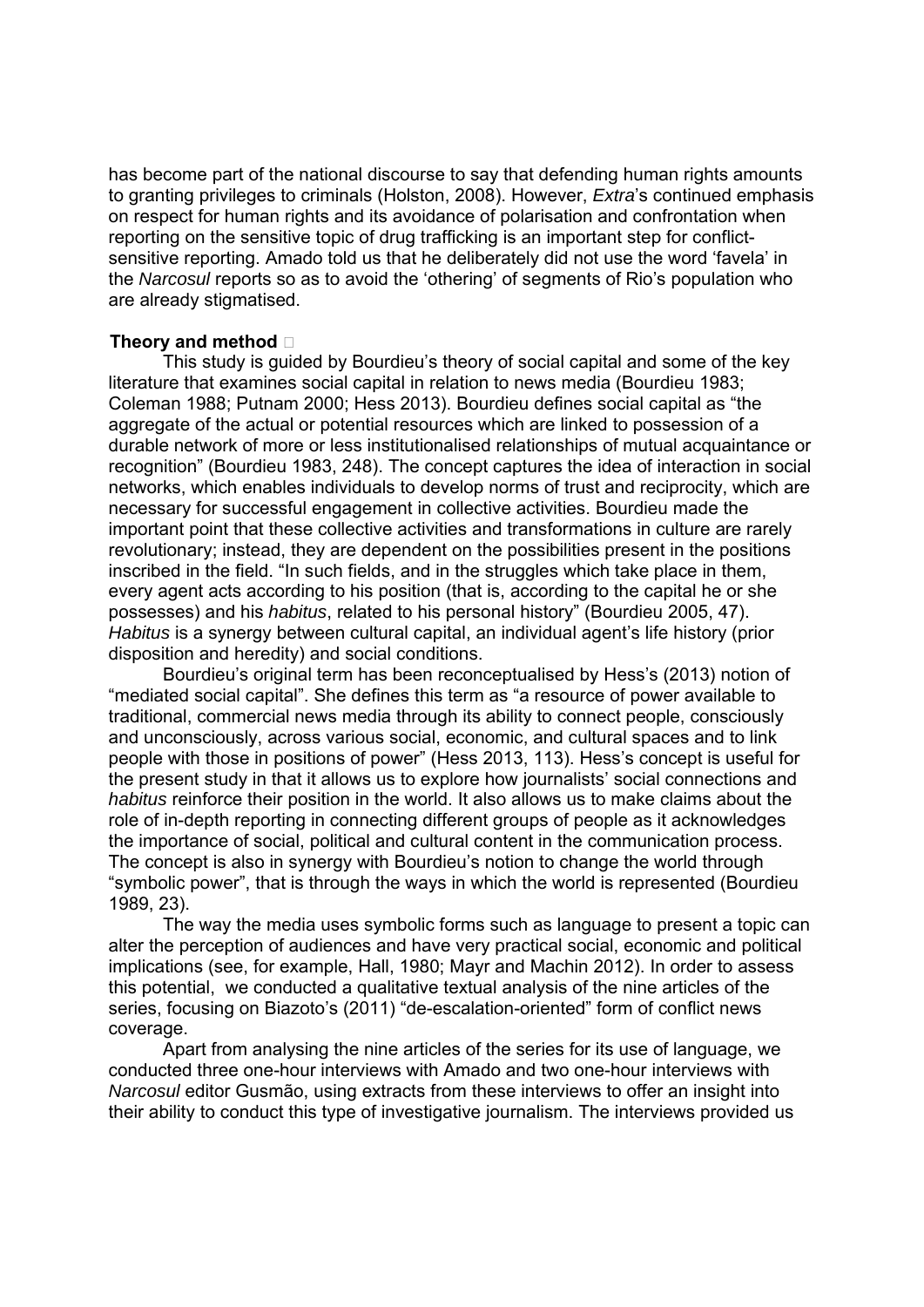with information on journalists' working practices, which led us to focus on three main questions: (1) the role key sources play in the success of the journalists' venture and their safety; (2) the challenges Rio's journalists face in reporting on drugs-related violence, crime control and human rights in a society where citizens are easily seduced by the idea of taking justice into their own hands; and (3) the potential the *Narcosul* series has to engage policy makers, thereby functioning as linking social capital to (transnational) government policy on drugs-related violence.

## **The** *Narcosul* **series: analysis of themes and patterns**

 The *Narcosul* series is the result of the enterprise teamwork and *habitus* of *Extra* journalists and their colleagues in Paraguay, Peru, and Bolivia. Gusmão emphasised the need for journalists to acquire specific knowledge about public security because of the complexity of societal and armed conflicts in Brazil. For him, one needs to understand a fact beyond its singularity, that is, in a longitudinal sense. Gusmão and Amado wanted to let the public know about the transnationalisation process of criminal activities and traffickers' efficiency in expanding their business beyond national borders. They therefore practised a form of transnational journalism, a practice that is rapidly gaining ground in South America: "the *Narcosul* series was born from our attempts to understand […] why narco-traffickers are more efficient than sovereign nations in sharing information and collaborating with each other. The problem isn't just a drug problem, but [involves] everything that is related to it" (Gusmão, interview, April 12, 2017).

 The *Narcosul* series was published in 2014 as nine news articles and resulted in the building of a profile of eight "*Narcosul* ambassadors", consisting of a list of the most prolific traffickers in South America. An online platform was created 4 which "showcases" the 170 most wanted narco-traffickers from Brazil, Paraguay, Peru and Bolivia. The production process consisted of

- 79 interviews with former state presidents, members of Congress, diplomats, prosecutors, judges, police officers, lawyers, representatives to the United Nations, researchers and drug traffickers from four countries, Brazil, Paraguay, Peru and Bolivia;
- An analysis of 4,300 pages of secret and public documents collected from the following institutions: United Nations Office on Drugs and Crime; Peru's National Commission for Development and Life without Drugs (DEVIDA); Bolivia's Special Force against Drug Trafficking (FELCN); Paraguay's National Anti-Drug Secretariat (SENAD); the Federal Police (PF) in Brazil; and the Office of National Drug Control Police (ONDCP) in the United States;
- a 15,654 km road trip through 16 different cities in Brazil, Paraguay, Peru and Bolivia, to conduct interviews and collect, verify, and produce data.

As for "de-escalation-oriented aspects" (Biazoto 2011) in the news coverage, the nine newspaper articles clearly reveal a sensitivity to the use of language in that they refrain from using polarising labels. The words *favela* and *guerra* ("war") and other militaristic metaphors, which are common in the Brazilian mainstream press, are avoided. Instead of the word *bandido* ("bandit"; "thug"), a very loaded term in Brazilian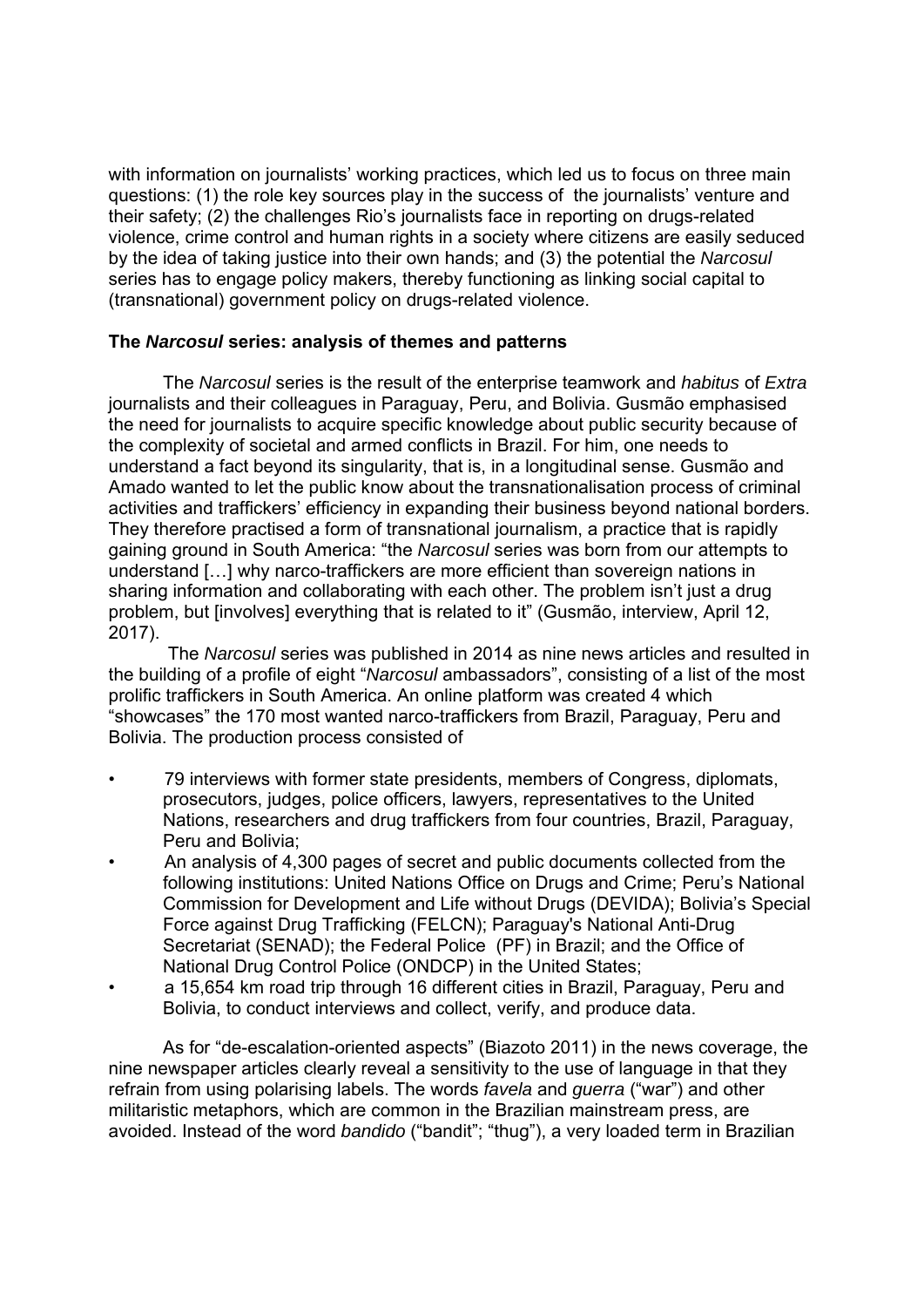discourses to describe drug dealers, the more neutral terms *traficante* ("trafficker") and *criminoso* ("criminal") are used throughout to describe drug dealers. In so doing, the series clearly deconstructs popular clichés and "common sense" knowledge about the drugs trade. The way the media uses symbolic forms such as language to present a topic can alter the perception of audiences and have very practical social, economic and political implications (Hall, 1980; Mayr and Machin 2012). The creation of a novel narrative through symbolic content that goes beyond the usual war rhetoric is therefore an important step towards shaping media and societal discourses on drugs and violence (symbolic capital).

 However, whether its choice of themes inspires reflexivity and critical thinking in the reader cannot be answered conclusively. Apart from using neutral labels to describe social actors and events in the series, there is also clear contextualisation and embedding of the drugs trade in its wider social, cultural and historical roots, although the series focuses more on the corruption of public officials. What may be missing from the articles is a detailed discussion of drugs policy, although the final article of the series does address the decriminalisation of drugs.

One of the three research questions concerns the challenges for the series to function as mediated social capital that would in the long run have an effect on transnational drug-related violence. During the *Narcosul* production process, Amado realised that there was a lack of collaboration among journalists. He commented that he "showed in the series that there was a lack of articulation and official collaboration to combat organised crime and drug trafficking in particular, [as much as I realised] a lack of collaboration among journalists to produce effective transnational journalism " (Amado, interview, July 18, 2017). However, Amado and Gusmão succeeded in engaging journalists from the four countries to make the *Narcosul* investigation possible. Gusmão said:

We created a co-operative [journalistic] group. The Ipys [Instituto Prensa y Sociedad or Press and Society Institute], which co-finance the Narcosul series] played a very important role in this process. Guilherme had contact with other reporters who in turn had access to other sources. He also needed the help of colleagues to [have access to] telephone interceptions… [where the Spanish language was difficult to translate] he contacted his [Latin American] colleagues. Soon after we created the Narcosul Network, a network of collaborators using WhatsApp (Gusmão, interview, August 7, 2017)

The *Narcosul* series can be said to function as bonding social capital in that Gusmão and Amando created a network of journalistic collaborators across different locations. Bonding social capital refers to relationships amongst members of a network who are similar in some form (Putnam, 2000). Although the *Rede Narcosul* ("Narcosul Network") mentioned above was active for only two years, it laid the foundation for transnational journalism in South America and beyond. For example, in 2014 Gusmão and Amado were invited by investigative journalist Paul Radu, Director of the Organized Crime and Corruption Reporting Project, to attend a conference in Senegal entitled, "Investigating and Reporting Corruption on Organized Crime in the Sahel" in a clear to attempt replicate "*Rede Narcosu*l" in Africa (Amado, interview, April 1, 2017). Since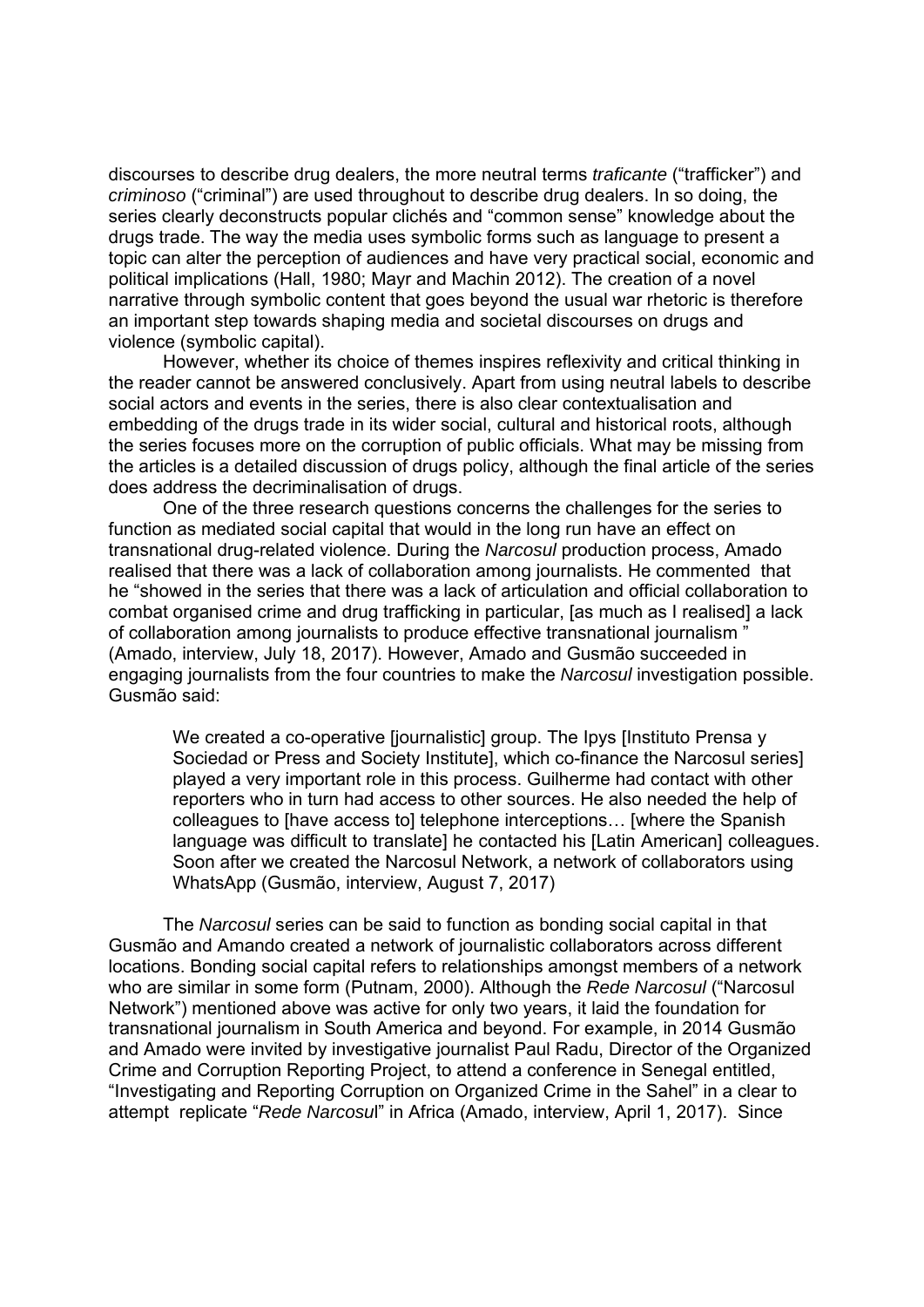2017, Amado has also been collaborating with an expanded network of journalists to report on Brazil's *Lava Jato* ("Operation Car Wash") corruption scandal 5:

I am currently working in association with Latin American journalists on a joint report on *Lava Jato.* So if I get a document from Peru, for instance, I forward it to a colleague in Ecuador, Chile, Mexico, Panama… This kind of articulation is missing. My idea is to create an exclusive social network of transnational journalists [...] from anywhere in the world 6. (Amado, interview, July 18, 2017)

 Amado and Gusmão's *rede de fontes* ("net of sources") across wider social spaces also played a role in facilitating their work and keeping them safe during the investigation. Reporting on organised crime requires relationships of trust with sources, who play an important part in providing journalists' access to information and further key sources. In addition, sources in a position of power use their own social capital to ensure the safety of journalists during the investigation process. Amado (interview, July 18, 2017) said: "If I didn't have a strong net of sources I could have been murdered or wouldn't have had access to qualified information." In addition, his social connections were essential for him to have access to key sources from the four countries. Amado commented that, while in Brazil, he had to use his own social capital and *habitus*, demonstrating to sources that he was knowledgeable about the drugs trade and organised crime. This earned him the trust and respect of informants while in Paraguay, Peru and Bolivia. He only had to use the name of the well-known *Globo* Group to gain access to sources of information in these countries.

Gusmão and Amado's *habitus* is a fundamental attribute to be considered for the success of the *Narcosul* series, which reinforces their position in journalistic field. Gusmão has reported on disputes between drug gangs and societal conflicts in Rio for the past 22 years, which has given him extensive knowledge about the complex interplay of crime, state power, and police and gang violence. He grew up in the North Zone of Rio, where he witnessed all sorts of violations perpetrated by what became known as *Cavalos Corredores* ("Running Horses") a death squad formed by Military Police officers. Gusmão (interview, April 12, 2017) said: "When I was a teenager, I lived on the corner of 'Cavalos Corredores', where the Vigário Geral massacre 7 took place; they were loved by the residents because they executed [robbers] in front of everybody." Therefore, as a reporter he has managed to build a vast archive of news articles and photographs, which he then used to create the criminal profiles of Rio's drug gang leaders. Gusmão's upbringing put him in a position to produce in-depth journalism, unlike journalists from more privileged and safer areas of the city. In this respect, Ramos and Paiva (2007) stress the need for mainstream newsrooms to become more socially diverse in order to improve the quality of journalistic insight into Brazil's favelas. As for Amado, he had the combination of enterprise and team work skills required to conduct independent newsgathering and to build a network of collaborators in Brazil, Peru, Paraguay and Bolivia who contributed to the success of the reportage. What is more, being awarded the Esso Journalism Award in 2014 strengthened the position of *Extra* journalists in the field, as the prize committee is formed by renowned journalists who acknowledged the excellence in the *Narcosul* series.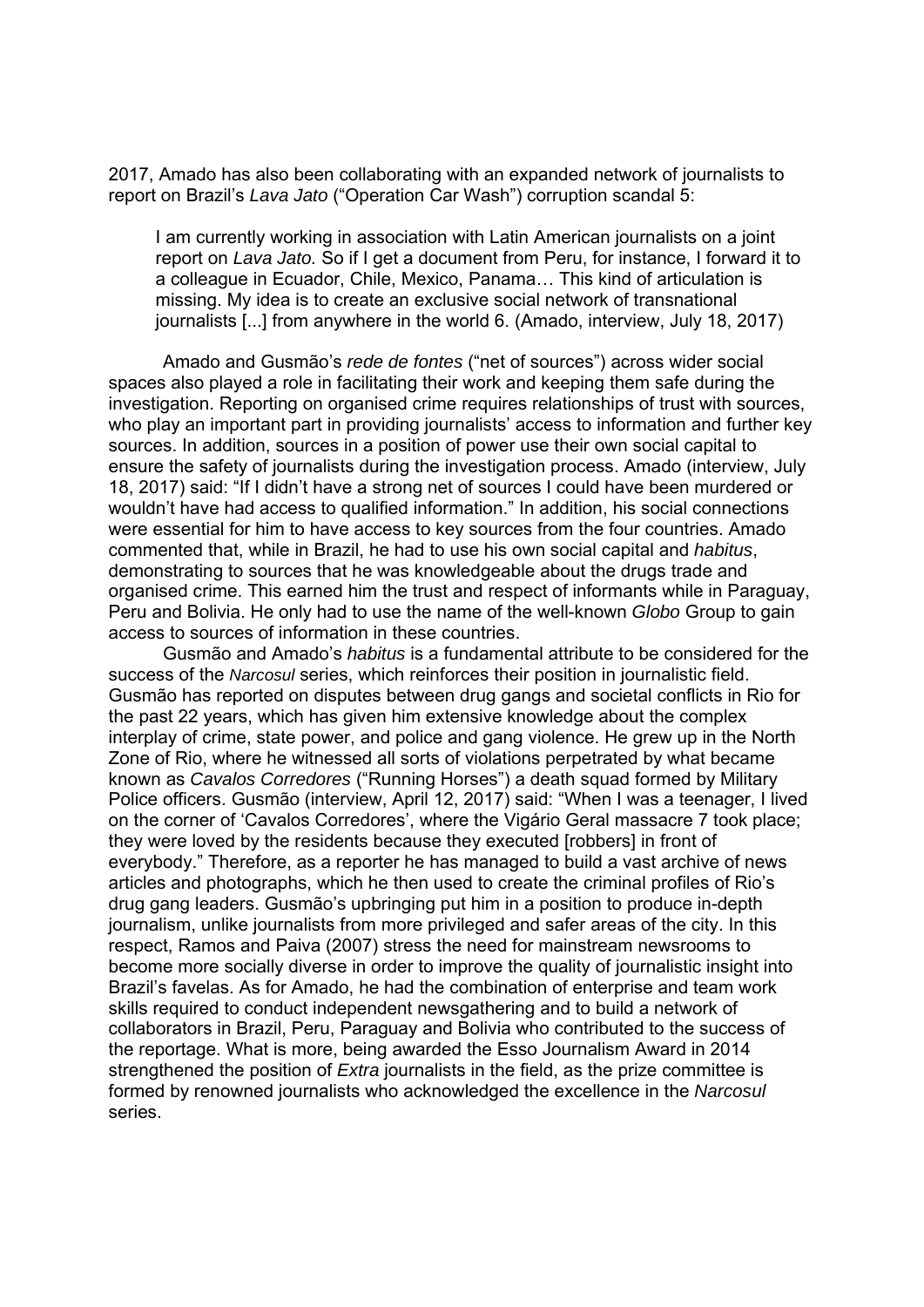Our interviews and informal conversations with Amado also shed light on how these journalists use their own symbolic capital, in this case the power to construct a novel account of Rio's drug-related problems and crime control to engage elites with their stories. Importantly, the series not only resulted in bridging social capital, but linking social capital also. Linking social capital is the extent to which individuals build relationships with institutions and individuals who have relative power over them (Szreter and Woolcock, 2004). The journalists managed to do so by building complex connections between authorities from interrelated fields. The *Narcosul* investigation process included a mass of informants who approach organised crime from their own specialism (e.g. law enforcement, policing, diplomacy, public affairs, affairs of states). Amado (interview, July 18, 2017) put it the following way: "At the time I built a net of sources I was able to access strategic authorities [… ] I engaged them in debate and made them read my material [Narcosul series] and by doing so they could understand which policy changes were needed."

Both journalists used their own social capital not only to connect these authorities, but also make them think about questions and exploration of the international drugs trade in South America. Amado said: "To interview and bring them into the discussion [...] to a certain extent I make them reflect on their own actions and, consequently, [to think about] the public policy as a whole" (Amado, interview, July 18, 2017).

In this way, the *Narcosul* series functions as linking mediated social capital, or in other words, as a resource of power to connect elites in several ways: The reportage was adopted by the Federal Police Academy and included in its curriculum to train police officers; it was also disseminated by José Eduardo Cardoso, Brazil's former Minister of Justice among the secretaries of the Ministry of Justice; and it was also requested by Ambassador Nelson Antonio Tabajara, Director of the Department of Defence and Security Affairs. In addition, Joaquim Araújo, a Brazilian diplomat who was based in Lima when the *Narcosul* series was published in 2014, said that the reportage succinctly expressed his understanding of drug trafficking in the region. He could not indicate a direct impact of the series on the (inter)national debate on illegal drug markets, although he pointed out that there has been an effort to tackle transnational crimes due to the worrying indexes for public security and health in South America. For him, the South Cone Ministerial Meeting on Border Security at the Itamaraty Palace, in Brasilia on November 16, 2016, reflected this concern (Joaquim Araújo, personal communication, May 8, 2017). Internationally, the investigation series was published in *El Pais Uruguay* and was reviewed by *Insight Crime*, a non-profit journalism and investigative organisation dedicated to the study of organised crime in Latin America. Furthermore, Amado and Gusmão publicised the *Narcosul* series at conferences and seminars on investigative journalism and organised crime in Brazil, Argentina, Peru, and Senegal.

 The third research question sought to assess the difficulties journalists face in reporting on drugs-related violence and crime control in Rio. Both Amado and Gusmão said that *Extra* journalists are usually "beaten up" on social media by readers who are resistant to the notion that human rights and crime control can go together. Regarding news media reporting on drugs-related violence and human rights, Amado said:

Nowadays, Rio's common sense attitude is 'an eye for an eye.' Human rights are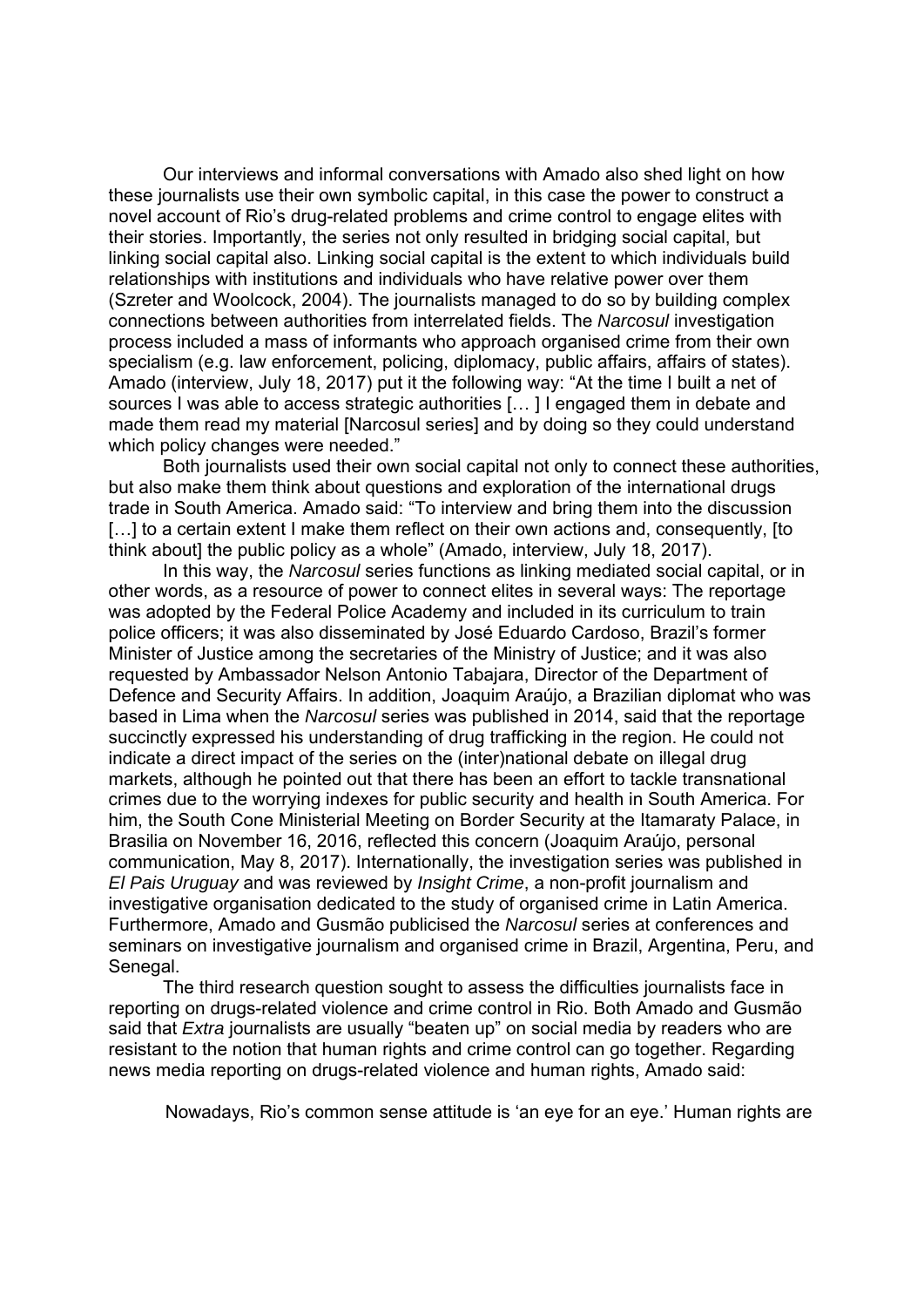losing out in Rio de Janeiro. 'An eye for an eye' is winning. Journalism may bend towards one side or another. Journalism, again, I always say it, journalism isn't made on Mars, it's made on Earth, in Brazil, in Rio de Janeiro, where people are assaulted. But [considering] the power we have for change, we must not allow ourselves to be easily seduced by the discourse of taking justice into our own hands. (Amado, interview, July 18, 2017)

As for journalism and social order in Rio, Gusmão self-critically observed the following:

Journalism in Rio… I think we practise, we still take the point of view of the authorities. Although we might be critical… It's natural to accept the official version much more than the critical one. This seems like a contradiction, but it is not. Because it is practically impossible to criticise all aspects of all police actions in Rio de Janeiro. But what we propose to report we try to balance these [features]. News media in general, particularly, the moment we are living in, sees favelas only as spaces of violence; we only forget this during carnival when you have in favelas that vigorous energy - because they [favela residents] are the ones who make the party happen. (Gusmão, interview, Aug 7, 2017)

 However, *Extra* journalists do criticise Rio's social order, particularly the 'an eye for an eye' attitude of many citizens who approve of brutal police interventions in favelas. They are often criticised on social media for questioning the "politics of fear and hate", which is gaining ground in Rio. This fear, as we said at the beginning of the article, is to some extent justified. After falling steadily for a number of years, lethal violence in Rio is again on the rise, especially following the 2016 Olympics and Michel Temer's (illegal) rise to power (O'Boyle 2017). Military police have resumed their operations in favelas as drug gangs have begun to reassert themselves. So what is journalism's potential, if at all, to bridge the divide between people living in and outside favelas, in other words to function as bridging capital?

To begin with, the *Narcosul* series strongly argues that local drug dealers and favela residents are not the main culprits in the drugs trade. This in itself is a major advance on the way drugs-related violence is usually reported in news media in Brazil (see Biazoto 2011). In order to convey to readers the complexity of the drugs trade, Amado wrote in the first article of the series that "[the *Narcosul*'s ambassadors] are more like businessmen than favela criminals." Here Amado benefits from *Extra*'s concentration of symbolic power (Couldry 2013) to break with established media discourses about favelas as places of violence and their residents as criminals.

The last article of the series, in addition, addresses the controversial issue of decriminalisation of drugs in Brazil and other countries, featuring extracts of interviews with the former president of Brazil and Bolivia, Fernando Henrique Cardoso and Jorge Quiroga respectively, who have opposing views on drug legalisation. Unlike *Extra*, mainstream media tend to obscure the connections between social problems and the actions (or non-actions) of political leaders.

Second, the production process and the networks that have to be built to produce investigative news articles in themselves function as a resource of power, not only because they connect people, but also because they build spaces for dialogue.. *Extra*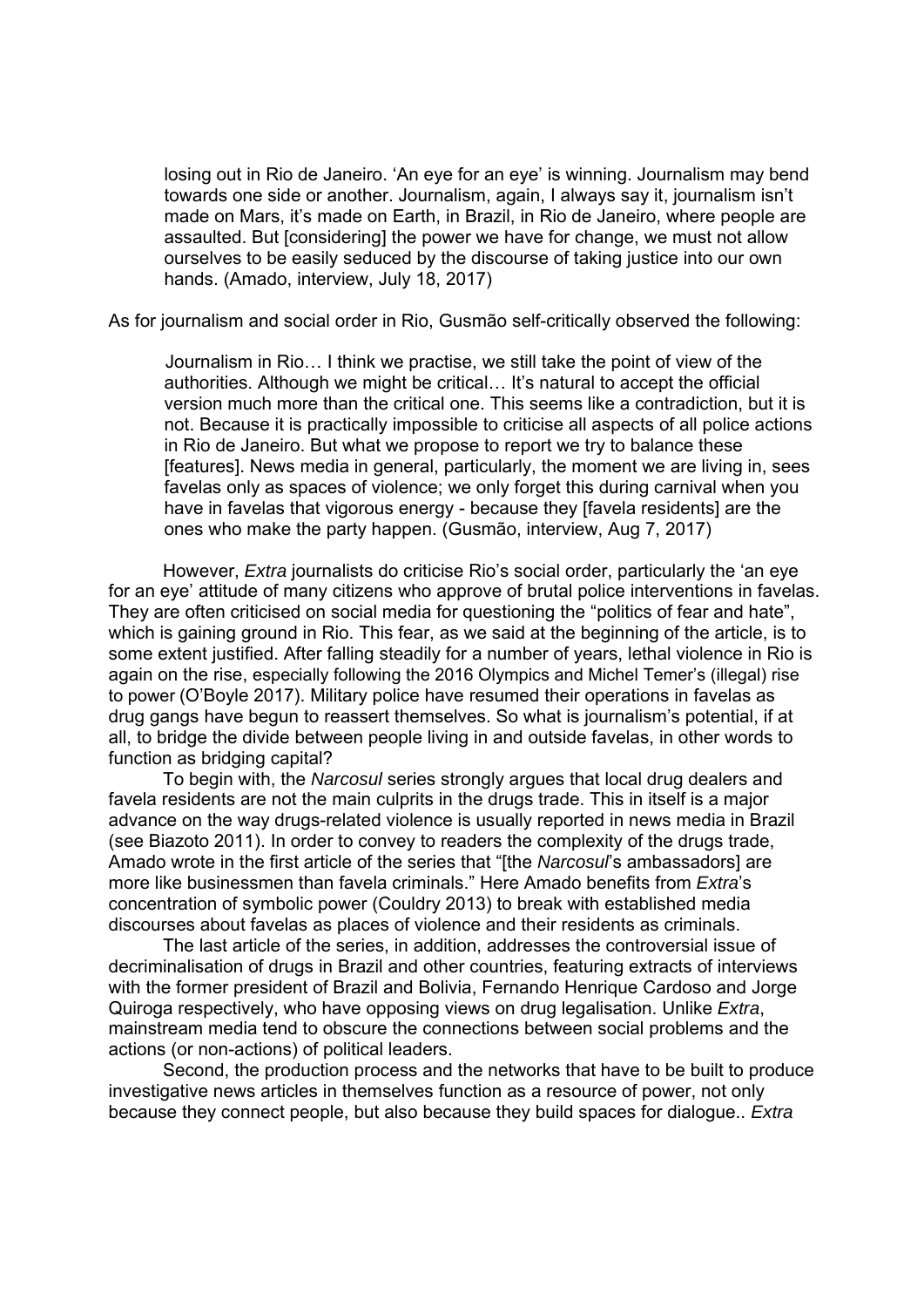did this with a Q&A session via Twitter in which Amado answered readers' questions and listened to their comments on the *Narcosul* series. Amado (interview, July 18, 2017) spoke with about 30 readers and was impressed they had read the whole series. For him, this is a first step towards 'deliberation', a process in which people take part before making a decision related to issues that affect their lives (Romano 2010). This is perhaps the best example of bridging capital in the series.

 The idea that a newspaper and journalists use their social capital and position to connect with its readership deliberately across a range of fields and spaces may clash with journalistic norms of objectivity. However, as Lesage and Hackett (2014, 46) argue, "Objectivity in journalism is not a single, fixed thing but can include a range of meanings amongst different journalists." Objectivity in the *Narcosul* case should refer to *Extra*'s journalists' proactivity to conduct independent newsgathering in order to ensure a fair representation of opposing sides in the debate about Brazil's involvement in the international drugs trade.

### **Conclusion**

 This study has investigated the conditions in which news media can produce investigative/in-depth reporting which functions to build mediated social capital in order to connect people and communities to overcome the "favela/ asphalt" dichotomy and lead to an end of the "war"on drugs in its poor communities through policy change. We suggested at the outset that this form of journalism could lead to a constructive societal dialogue and ultimately serve to protect human rights for all of Rio's citizens. However, our analysis suggests that this form of bridging social capital, which refers to relationships amongst people who are dissimilar in a demonstrable fashion, such as age, socio-economic status, race/ethnicity (Szreter and Woolcock 2004), will be the most difficult to achieve, given the deep rifts in Brazilian society.

 However, the *Narcosul* series clearly functions as linking social capital in that it has managed to disseminate the findings of its transnational investigative journalism to authorities who have influence on policy making. *Narcosul* denounces the inability or unwillingness of four countries to tackle their domestic and international problems, such as the systemic corruption of government officials and the illegal arms and drugs trade which crosses borders. By emphasising the weakness of state institutions in these respects and by calling on authorities to find new ways of addressing their drugsrelated problems, *Narcosul* clearly functions as mediated social capital that engages elites in debate who have the power to conceive and execute public security policies.

 Furthermore, our analysis has also shown that *Narcosul* resulted in the building of an expanded network of journalistic collaborators fostering transnational journalism in South America, hence its bonding capital (Szreter and Woolcock 2004). A transnational drugs trade requires transnational investigative journalism that transcends national boundaries. The local aspect still defines news output but importantly is "shaped by a transnational flow of information"(Hellmueller 2017, 8) 8. As the bourgeoning literature on the theory and practice of transnational journalism (e.g. Seib 2010; Esser 2013; Kraidy, 2011, Hellmueller 2014, 2017; Reese 2015) shows, these transnational networks not only tackle serious problems, they also indicate a shift in the conceptualisation of journalism culture, which has traditionally been discussed within a national system. Further research should be undertaken in this area. The replication of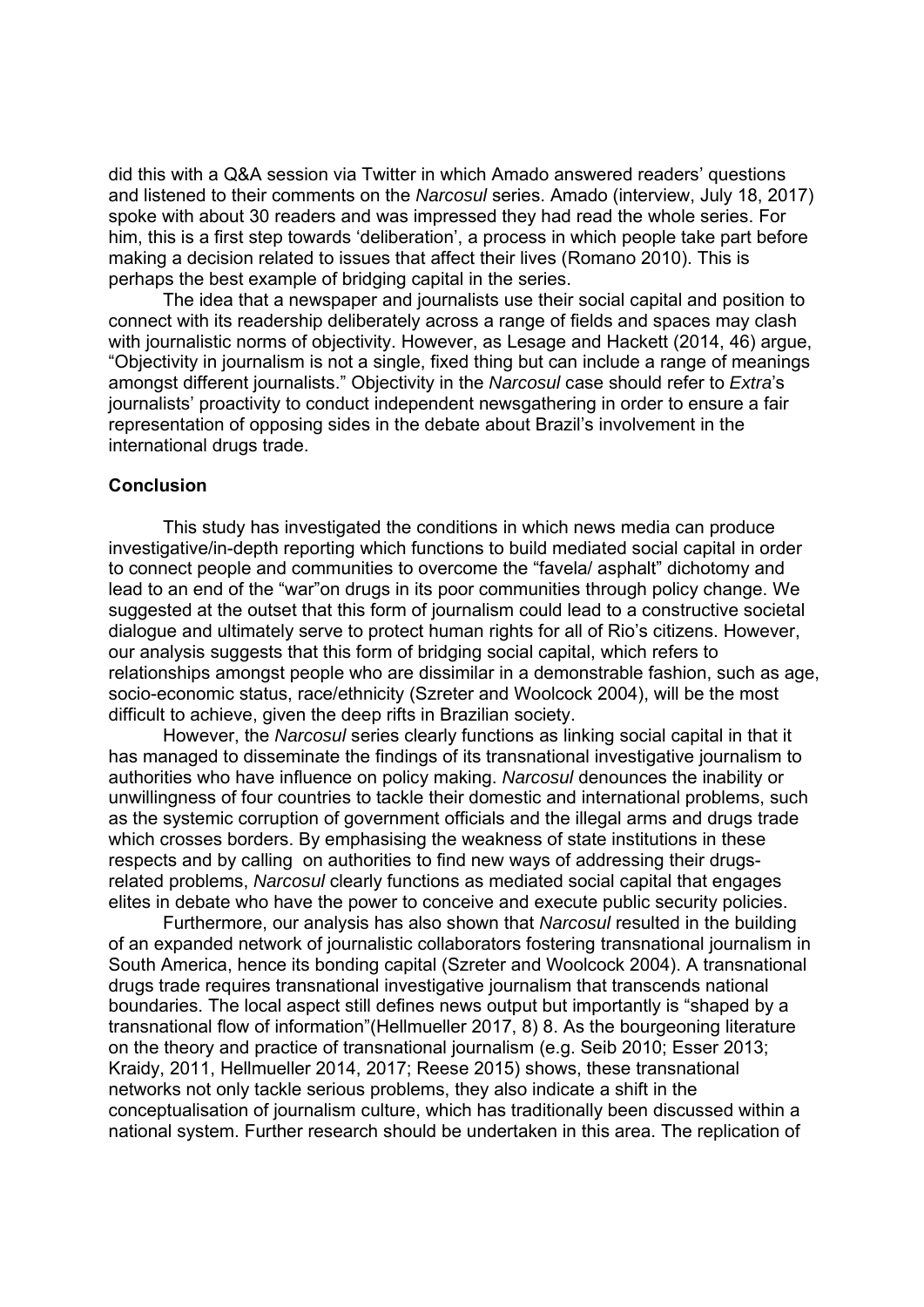"*Rede Narcosul*" in Africa, for instance, is a very promising development that should be taken up in future research on transnational journalism.

Brazil's ill-conceived "war" on drugs and mainstream media coverage thereof has proven incapable of containing drug sales and disrupting drug markets. Instead it has been characterised by lethal violence and human rights abuses committed by the state and its police forces against the poor. An investigative series such as the one reported here with its evidence of connecting to people in positions of power through mediated social capital is a first step towards a more enlightened approach to the transnational drugs problem. The contract of the contract of the contract of the contract of the contract of the contract of the contract of the contract of the contract of the contract of the contract of the contract of the contract of

*Narcosul* series is an important example of a newspaper developing bonding, bridging and linking strategies though its mediated social capital, that may result in a more effective system of political and media communication. As Silverstone (2007, 5) says, the media are the principal means of connection and disconnection, of symbolic inclusion and exclusion by the "boundary work" they perform, defining distance and closeness between "us" and "them". According to Silverstone, this requires imagination, understanding and duty of care. *Extra* has taken an important step in that direction.

## **NOTES**

- **1.** Homicide rates are highly influenced by race, gender and age. According to Human Rights Watch (2016), "police in the state of Rio de Janeiro alone have killed more than 8,000 people in the past decade, including at least 645 people in 2015. One fifth of all homicides in the city of Rio last year were police killings, many of which drugrelated. Among those killed by police, three quarters were black men."
- 2. The term "formal city" is used in opposition to favelas, which are neither regarded as centralised formal suburbs nor the outer peripheries. The latter are "equally 'formal' in the sense that they are actually part of the city, paying their taxes and participating in the formal economy" (Veloso 2010, 254). Favelas, on the other hand, are characterised by informal economies and do not pay taxes.
- 3. A recent survey by the Centre for Studies on Public Security and Citizenship (CESeC) found that for 73% of the 2, 353 interviewees human rights are incompatible with crime control and 56% believed that human rights protection just benefits criminals (Lemgruber et al 2017).
- 4. The online platform of the most wanted Narcosul traffickers can be retrieved at https://extra.globo.com/noticias/mundo/foragidos-narcosul/
- 5. Concerning Brazil's Lava Jato corruption scandal see https://gijn.org/2017/08/01/lavajato-a-case-study-in-cross-border-investigation/
- 6. Guilherme Amado was among the 18 journalists awarded the John S. Knight Journalism Fellowships for the 2017-2018 academic year at Stanford University. His project was on the role played by a social network in transnational journalism.
- 7. The Vigário Geral massacre occurred on August 29, 1993 at the favela of Vigário Geral, located in the north of Rio de Janeiro city. A death squad composed of Rio Military Police killed 21 residents, supposedly out of revenge for the killing of four police officers two days prior, who were allegedly involved in the extortion of drug traffickers.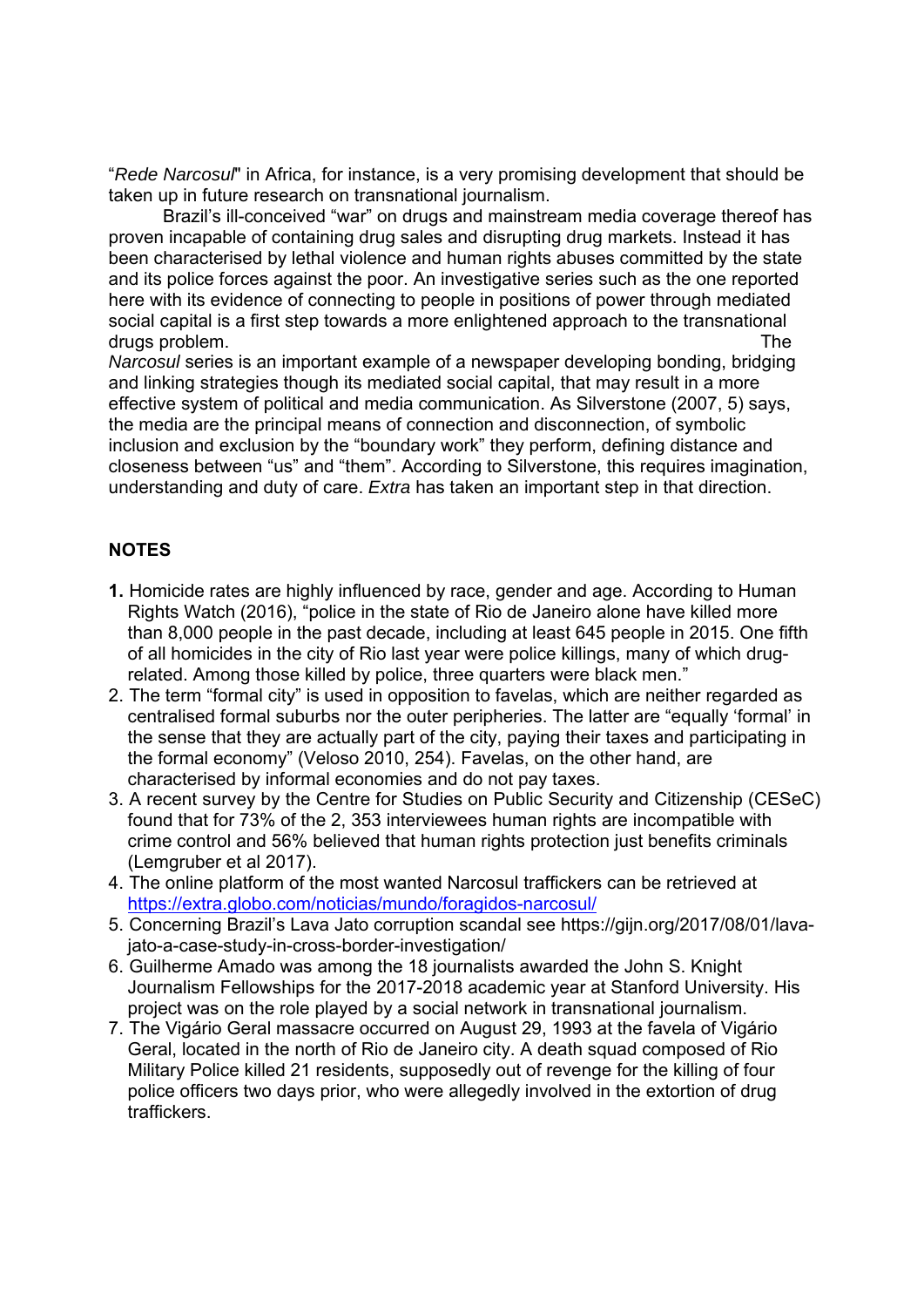8. Transnational journalism is different from global journalism, which is more concerned with establishing consensual norms that allow journalistic organisations to function globally.

## **REFERENCES**

Alfter, Brigitte (2016) Cross-border collaborative journalism: Why journalists and scholars should talk about an emerging method. Journal of Applied Journalism & Media Studies 5(2): 297–311.

Amorim, Carlos. 1993. Comando Vermelho: A história secreta do crime organizado [Comando Vermelho: a secret history of organized crime]. (1st ed.). Rio de Janeiro: Record.

Arias, Enrique Desmond. 2006. "The Dynamics of Criminal Governance: Networks and Social Order in Rio de Janeiro." Journal of Latin American Studies 38 (2):293-325.

Baroni, Alice. 2015. "The Favelas through the Lenses of Photographers. Photojournalism from Community and Mainstream Media Organisations." Journalism Practice 9(4): 597-613. http://dx.doi.org/10.1080/17512786.2015.1030145.

Baroni, Alice. 2012. Os efeitos de verdade em Os Sertões e Abusado [The truth-effect in 'Rebellion in the Backlands' and 'Abused']. São Paulo: Annablume.

Benson, Rodney. 2006. "News media as a "journalistic field": what Bourdieu adds to new institutionalism, and vice versa." Political Communication 23 (2):187-202.

Bentes, Afonso. 2016. Assassinato do 'rei do tráfico' na fronteira deixa em alerta autoridades brasileiras [Murder of 'king of trafficking' on border leaves Brazilian authorities on alert]. El País Brasil, June 22. http://brasil.elpais.com/brasil/2016/06/17/politica/1466198112\_870703.html

Biazoto, Joice. 2011. "Peace Journalism where there is no War. Conflict-sensitive Reporting on Urban Violence and Public Security in Brazil and its Potential Role in Conflict Transformation." Conflict&Communication Online 10 (2), 1-19.

Blumer, H. 1986. Symbolic Interactionism. Berkeley: University of California Press.

Bourdieu, Pierre. 1986. "The forms of Capital." In Handbook of Theory and Research for the Sociology of Education, edited by J. G. Richardson, 241-258. New York, Greenwood.

Bourdieu, Pierre. 1996. Rules of Art: Genesis and Structure of the Literary Field. Translated by Susan Emanuel. Cambridge: Polity Press.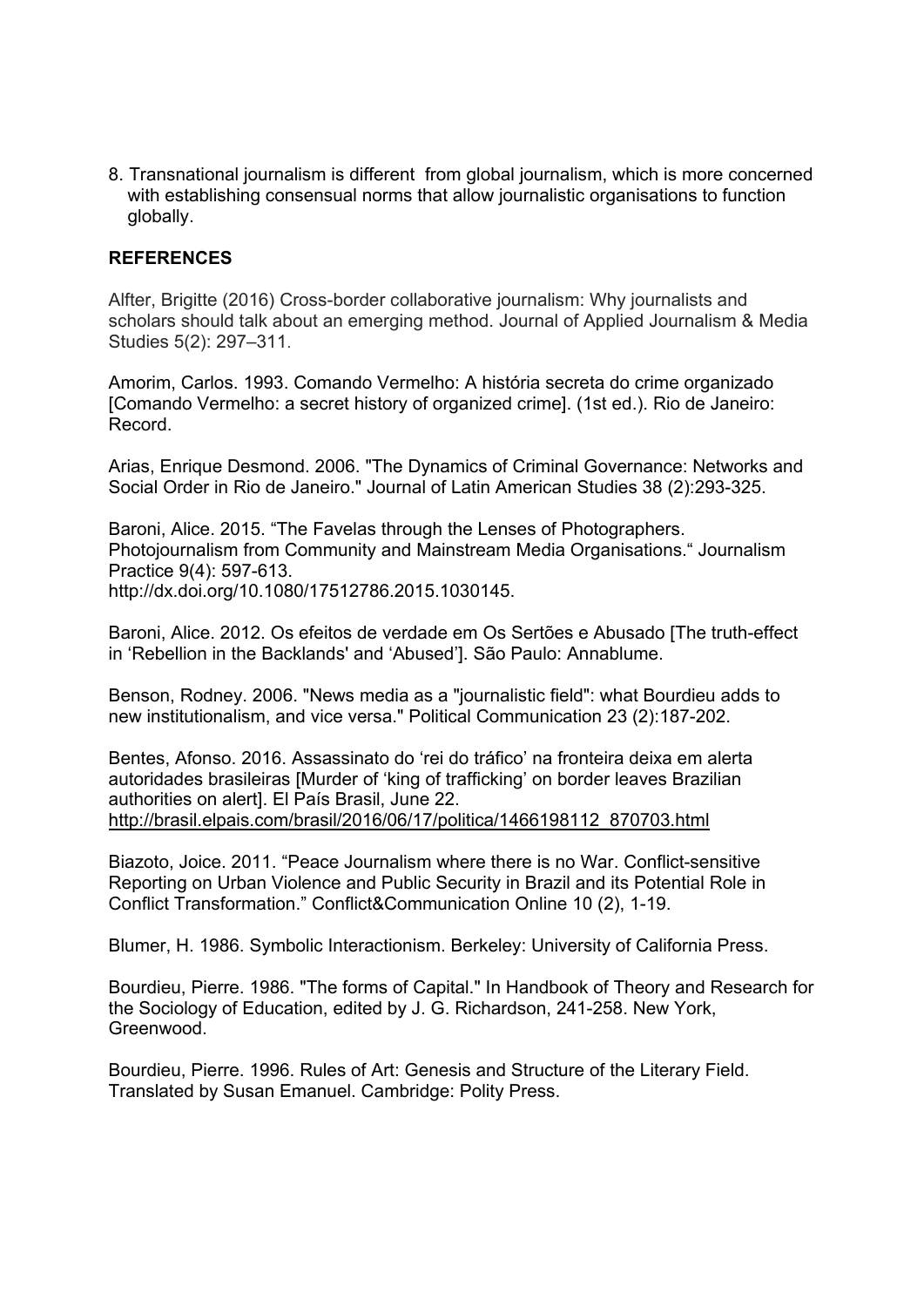Bourdieu, Pierre. 1989. "Social space and symbolic power." Sociological Theory 7 (1): 14-25.

Bourdieu, Pierre. 1999. "Structures, Habitus, Practices." In The Blackwell Reader in Contemporary Social Theory, edited by Anthony Elliott, 107-18. Brighton: Grahame & Grahame Editorial.

Bourdieu, Pierre. 2005. "Habitus." In Habitus: A Sense of Place, edited by Jean Hillier and Emma Rooksby, 43-9. Burlington, VT: Ashgate.

Cano, Ignacio. 1997. Lethal police action in Rio de Janeiro. Rio de Janeiro: ISER.

Cano, Ignacio, and Eduardo Ribeiro. 2016. "Old Strategies and New Approaches towards Policing Drug Markets in Rio de Janeiro." Police Practice and Research 17 (4): 364-75.

Chaparro, Manuel Carlos. Iniciação a uma teoria das fontes: tipificação das fontes [Starting a theory on sources: Typification of sources]. Retrieved from: http://oxisdaquestao.provisorio.ws/artigos/iniciacao-uma-teoria-das-fontes/.

Christofoletti, Rogério, and Francisco José Karam. 2015. Jornalismo investigativo e pesquisa científica [Investigative journalism and scientific research]. Florianópolis: Editora Insular.

Coleman, James S. 1988. "Social Capital in the Creation of Human Capital." The American Journal of Sociology 94: S95–S120. doi: 10.2307/2780243

Coleman, James S. 1990. Foundations of Social Theory. Cambridge, MA: Belknap Press of

Harvard University Press.

Couldry, Nick. 2003. "Media, symbolic power and the limits of Bourdieu's field theory." In Media@LSE electronic working papers, 2. Department of Media and Communications, London School of Economics and Political Science, London, UK.

Fortes, Leandro. 2005. Jornalismo investigativo [Investigative journalism]. São Paulo: Contexto.

Galtung, Johan. 1998. "High road, low road: Charting the course for Peace Journalism." Track Two 7(4).

Goldstein, Donna. 2007. Laughter out of Place: Race, Class, Violence and Sexuality in a Rio Shantytown. Berkeley: University of California Press

Hall, Stuart.1980. "Encoding / Decoding." In: Hall, D. Hobson, A. Lowe, and P. Willis (eds). *Culture, Media, Language: Working Papers in Cultural Studies, 1972–79*. London: Hutchinson, pp. 128–138.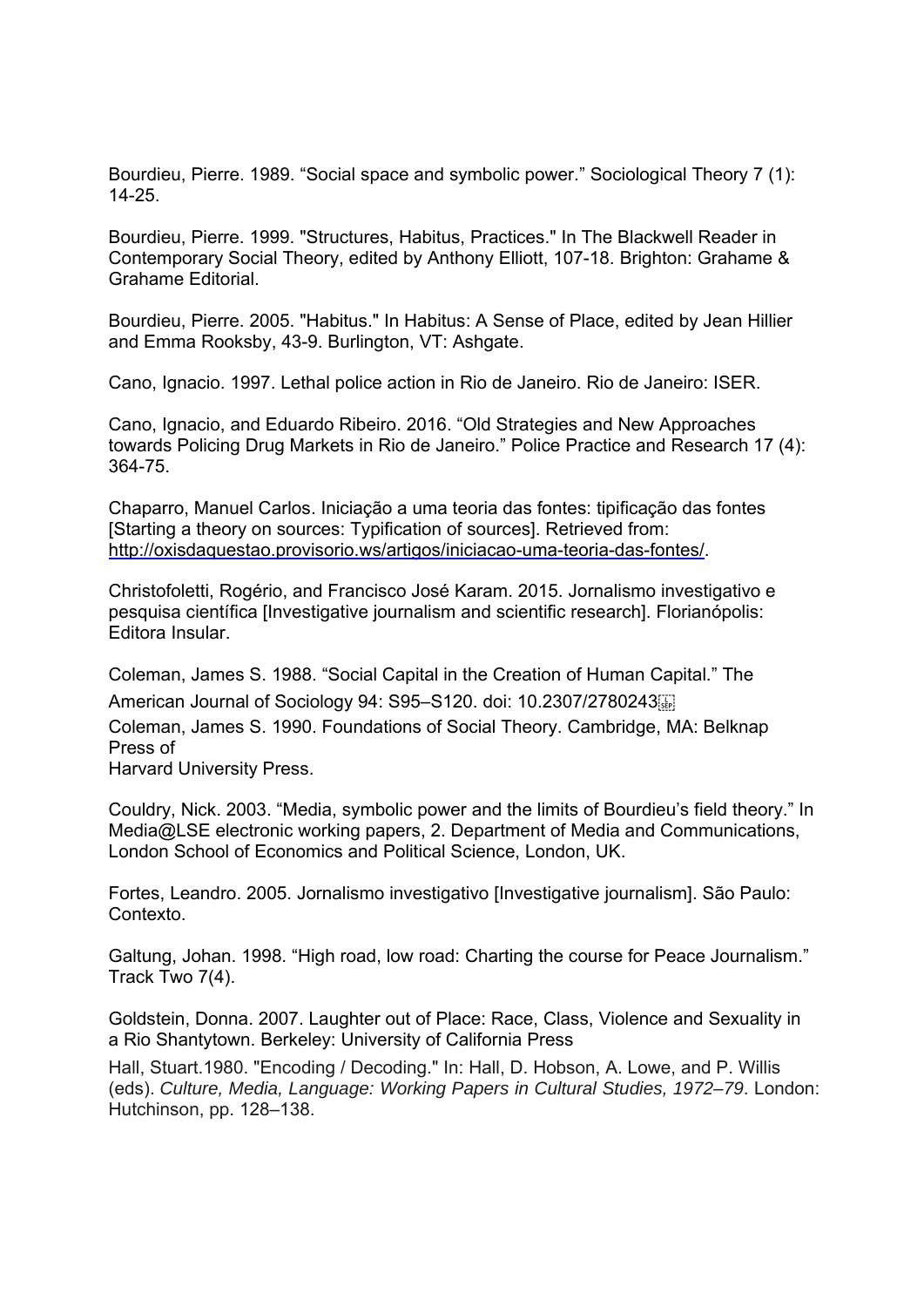Helmueller, Lea. 2017. "Gatekeeping beyond geographical borders: Developing an analytical model of transnational journalism cultures." International Communication Gazette, 79(1) 3–25.

Herscovitz, Heloiza G. 2004. "Brazilian journalists' perceptions of media roles, ethics and foreign influences on Brazilian journalism." Journalism studies 5.1: 71-86.

Hess, Kristy. 2013. "Tertius Tactics: 'Mediated Social Capital' as a Resource of Power for Traditional Commercial News Media." Communication Theory 23:112–30. doi: 10.1111/comt.12005.

Holston, James. 2008. "Dangerous spaces of citizenship: Gang talk, rights talk, and the rule of law in Brazil." Working Paper 21, Center for Latin American Studies, University of California, Berkeley.

Hunter, Mark Lee, Nils Hanson, Rana Sabbagh, Luuk Sengers, Drew Sullivan, Flemming Tait Svith, and Pia Thordse. 2011. Story-Based Inquiry: A Manual for Investigative Journalists. Paris: UNESCO.

Kraidy, Marwan M. 2011. The rise of transnational media systems: Implications of pan-Arab media for comparative research. In: Hallin DC and Mancini P (eds) Comparing Media Systems Beyond the Western World. Cambridge, UK: Cambridge University Press, pp. 177–201.

Kucinski, Bernardo. A pauta econômica e a agenda das assessorias de imprensa [The economic and public relations agenda]. In: DINES, Alberto (Org.). a mídia e os dilemas da transparência[ The media and the dilemma of transparency]. Brasília: Banco do Brasil, 2002. p. 55-59.

Lemgruber, Julita, Ignacio Cano, and Leonarda Musumeci. 2017. Olho por olho? O que pensam os cariocas sobre 'bandido bom é bandido morto' [An eye for an eye? What do Rio's citizens think of "only a dead bandit is good bandit"]. Rio de Janeiro: CESeC.

Lesage, Frédérik and Robert A. Hackett. 2014. "Between Objectivity and Openness— The Mediality of Data for Journalism.' Media and Communication, 2(2), 42-54.

Leu, Lorraine. 2004. "The Press and the Spectacle of Violence in Contemporary Rio de Janeiro." Journal of Latin American Cultural Studies 13 (3): 343-355). doi.org/10.1080/1356932042000287062

Leu, Lorraine. 2008. "Drug Traffickers and the Contestation of City Space in Rio de Janeiro." Revista da Associação Nacional dos Programas de Pós-Graduação em Comunicação 11 (1): 1-16.

Lopes, Dirceu Fernandes, and José Luiz Proença. 2003. Jornalismo investigativo [Investigative journalism]. São Paulo: Publisher Brasil.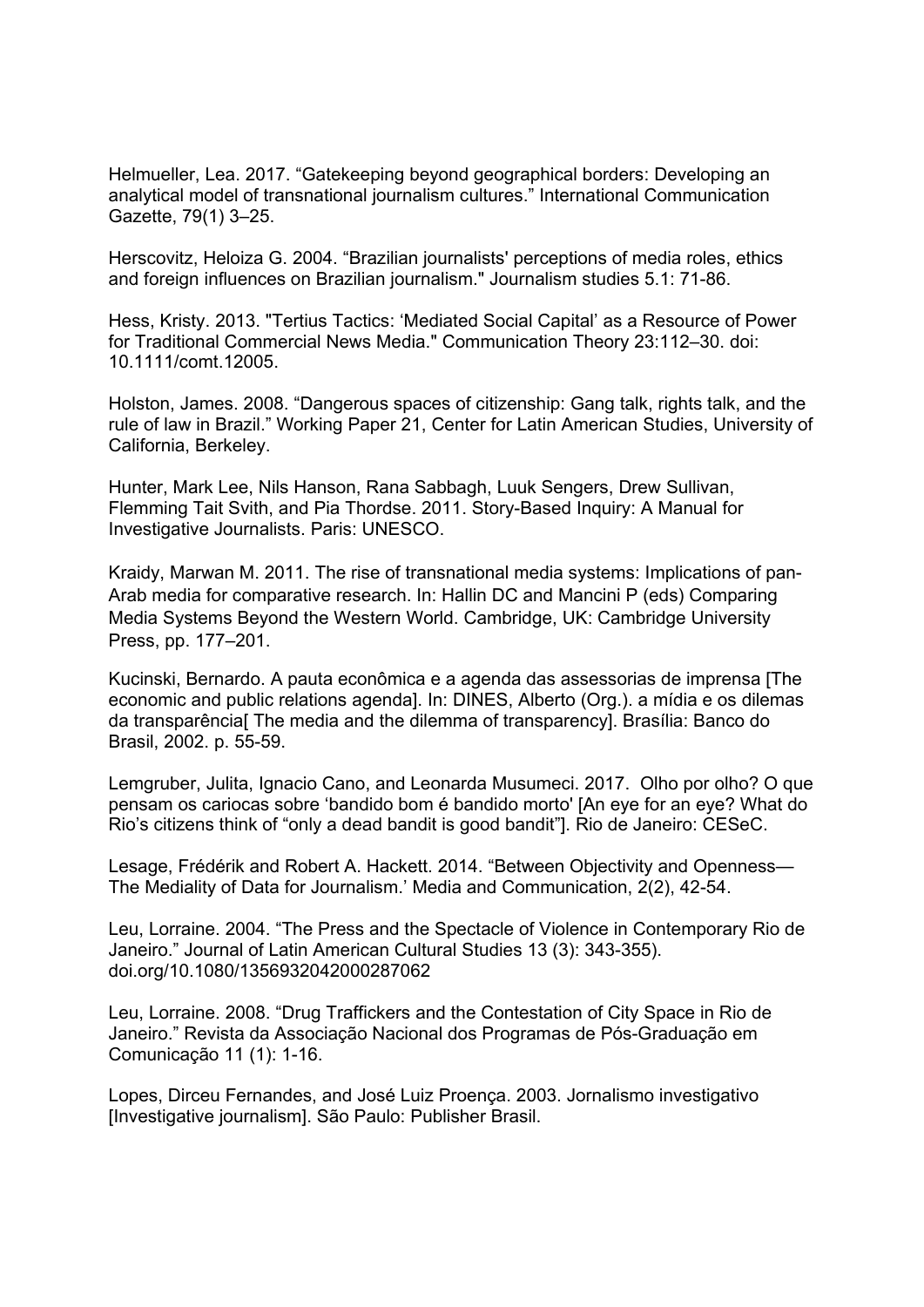Magno, Ana B. A agonia da reportagem – das grandes aventuras da imprensa brasileira à crise do mais fascinante dos gêneros jornalísticos: uma análise das matérias vencedoras do Prêmio Esso de Jornalismo [the agony of reporting – from the great adventures of the Brazilian press to the crisis of the most delightful journalism genres: An analysis of Esso award-winning journalism reporting]. 2007. Dissertação (Programa de Pós-graduação em Comunicação Social – Universidade de Brasília.

Mayr, Andrea. (in press) " 'Eu não mereço morrer assassinado': Social media activism by favela youth in Rio de Janeiro and its representation in a newspaper". In *Discourses of Disorder* (ed. by Chris Hart) Edinburgh University Press.

Mayr, Andrea and Machin, David. 2012. The Language of Crime and Deviance: An Introduction to Critical Linguistic Analysis in Media and Popular Culture. London: Continuum.

Mídia sem Violações. 2017. "A plataforma" [The platform]. Fundação Rosa Luxemburgo, ANDI Comunicação e Direitos, Accessed 14/8/2017. http://www.midiasemviolacoes.com.br/a-plataforma.

Mioli, Teresa and Nafría, Ismael. Innovative Journalism in Latin America. Knight Centre for Journalism in the Americas.

Misse, Michel. 2003. O movimento: A constituição e reprodução de redes do mercado informal ilegal de drogas a varejo no Rio de Janeiro e seus efeitos sobre a violência [The movement: The establishment and reproduction of retail drugs networks in Rio de Janeiro and their effects on violence]. In M. Baptista, M. S. Cruz, & R. Matias (Eds.), Drogas e Modernidade: faces de um tema proscrito [Drugs and modernity: perspectives of a proscribed topic] (1st ed.; pp. 147–156). Rio de Janeiro: EdUERJ.

Misse, Michel. 1999. Malandros, marginais e vagabundos: Acumulação social da violência no Rio de Janeiro [Rogues, social outcasts and vagabonds: Social accumulation of violence in Rio de Janeiro] (Unpublished doctoral dissertation). UCAM, Rio de Janeiro.

Misse, Michel, and Roberto Kant de Lima. 2006. Crime e violência no Brasil contemporâneo: estudos de sociologia do crime e da violência urbana [Crime and violence in contemporary Brazil: studies in the sociology of crime and urban violence]. Rio de Janeiro: Editora Lumen Juris.

Misse, Michel. 2007. "Illegal markets, protection rackets and organized crime in Rio de Janeiro." Estudos Avançados 21: 139–157. Retrieved from www.scielo.br/pdf/ea/v21n61/en\_a10v2161.pdf

Moretzsohn, Sylvia. "O caso Tim Lopes: o mito da "mídia cidadã" [The Tim Lopes case: The myth of citizens' media].Retrieved from www.bocc.ubi.pt/pag/moretzsohn-sylvia-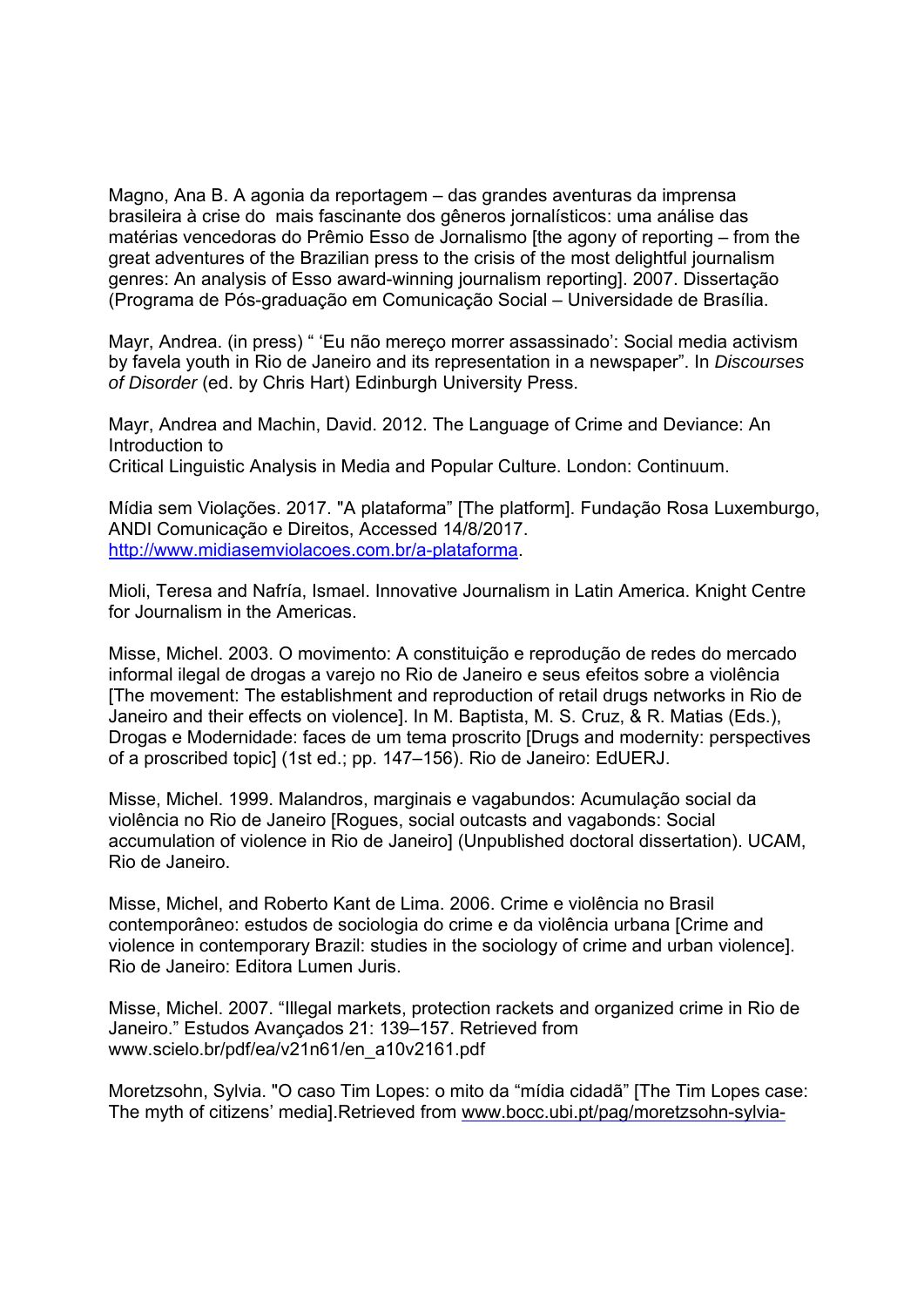### tim-lopes.pdf

O'Boyle, Brendan. 2017. "Violence in Rio: 'We Have to Look for a Collective Solution'." Americas Quarterly, Accessed 11/8/2017. http://americasquarterly.org/content/violencerio-we-have-look-collective-

solution?utm\_content=bufferdc06c&utm\_medium=social&utm\_source=facebook.com&u tm\_campaign=buffer

Patterson, Thomas E. 2013. Informing the News: The Need for Knowledge-Based Journalism. New York: Vintage Books.

Penglase, Ben. 2008. "The Bastard Child of the Dictatorship: The Comando Vermelho and the Birth of 'Narco-Culture' in Rio de Janeiro." Luso-Brazilian Review 45: 118–145. doi:http://dx.doi.org/10.1353/lbr.0.0001

Porto, Mauro P. A crise de confiança política e suas instituições: os mídia e a legitimidade da democracia [Political trust crisis and its institutions: Media and legitimacy in democracy]. In Baquero, M. (Org.), Condicionantes da consolidação democrática: ética, mídia e cultura política. Porto Alegre: Ed.Universidade/UFRGS,

1996. p. 41-64.

Putnam, Robert. D. 2000. Bowling Alone: The Collapse and Revival of American Community.New York: Simon & Schuster.

Ramos, Silvia, and Anabela Paiva. 2007. Mídia e violência: novas tendências na cobertura de criminalidade e segurança no Brasil [Media and violence: new trends in the coverage of crime and security In Brazil]. Rio de Janeiro: IUPERJ.

Reese, Stephen.D. 2015. Globalization of mediated spaces: The case of transnational environmentalism in China. International Journal of Communication 9(19): 2263–2281.

Ribeiro, Aline. 2017. "As duas maiores facções criminosas do Brasil estão em guerra." [the two major drug factions in Brazil are at war] Época, October 18. http://epoca.globo.com/tempo/noticia/2016/10/duas-maiores-faccoes-criminosas-dobrasil-estao-em-guerra.html

Romano, Angela. 2010. International Journalism and Democracy: Civic Engagement Models from around the World. New York: Routledge.

Schmitz, Aldo, and Francisco Karam. 2013. "Os spin doctors and as fontes das notícias." [The spin doctors and the news sources]. Brazilian Journalism Research 9 (1):98-115.

Sequeira, Cleofe Monteiro de. 2005. Jornalismo investigativo: O fato por trás da notícia [Investigative journalism: The fact behind the news]. São Paulo: Summus.

Silverstone, Roger. 2007. Media and Morality: On the Rise of the Mediapolis.